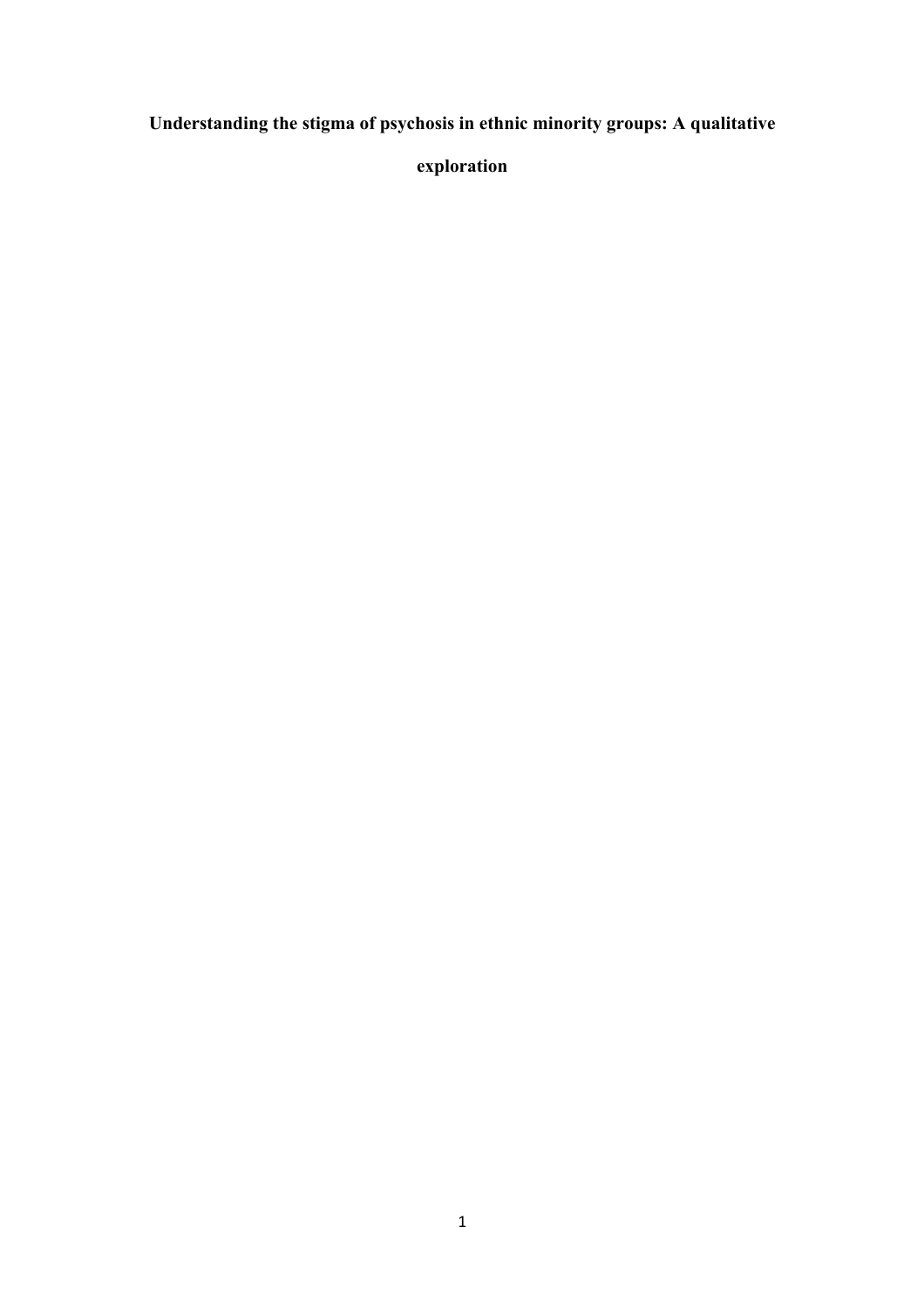#### **Abstract**

Psychosis is a mental health difficulty which is widely stigmatised. The stigma of psychosis can lead to detrimental consequences and cause further distress. The aim of this study was to explore the experience of stigma and discrimination of psychosis from the perspective of service users from ethnic minority backgrounds. A total of 21 semi-structured interviews were conducted with service users with psychosis from ethnic minority backgrounds examining their experiences of stigma from psychosis. Qualitative data was analysed using thematic analysis. Five superordinate themes were identified, 'social and cultural context of stigma', 'stigma is a family problem', 'stigma and discrimination within mental health services', 'intrapersonal impacts' and 'managing stigma within relationships'. Stigma is a significant concern for people with psychosis from an ethnic minority background. It is important that stigma and discrimination is appropriately assessed and considered within the care of people from ethnic minority backgrounds.

Key words: psychosis, stigma, qualitative, thematic analysis, ethnic minority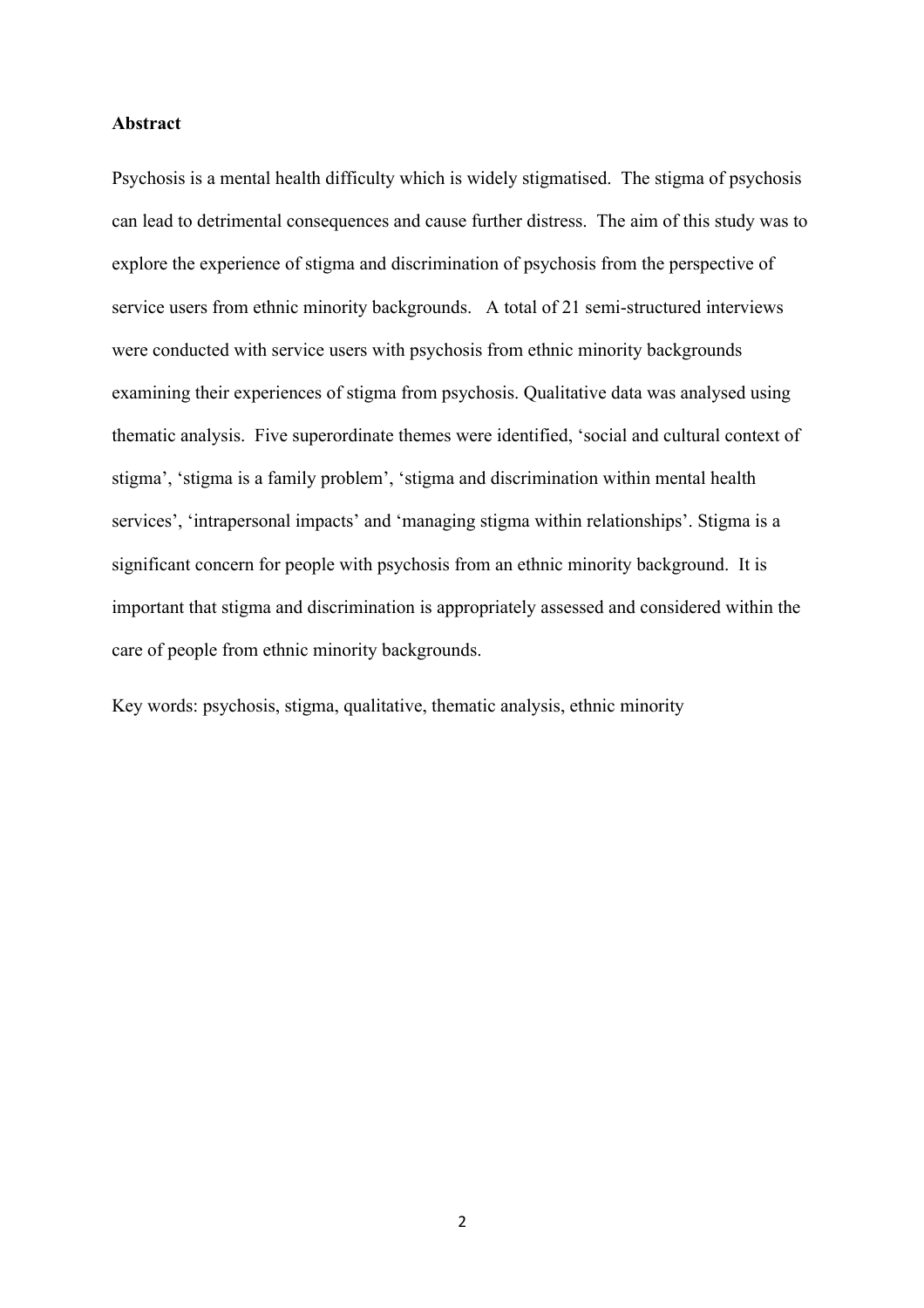#### **Introduction**

Stigma has been defined as as a sign of disgrace or discredit, which sets a person apart from others (Byrne, 2000). People who experience psychosis are one of the most stigmatised groups within current western society (Wood, Birtel, Alsawy, Pyle, & Morrison, 2014). The Schizophrenia Commission (2012) identified that 87% of people with psychosis reported experiences of stigma. People who experience psychosis are associated with the most negative stereotypes including dangerousness, violence and aggression compared to other mental health diagnoses such as depression and anxiety (Angermeyer & Dietrich, 2006; Crisp, Gelder, Goddard, & Meltzer, 2005; Wood et al., 2014). As a result they experience the highest levels of discrimination including increased segregation, poor housing, homelessness, restricted employment opportunities, and reduced financial autonomy (Corrigan & Shapiro, 2010). Stigma can have significant detrimental impacts upon the individual including depression, hopelessness, reduced help seeking, and poorer recovery (Link, Struening, Neese-Todd, Asmussen, & Phelan, 2001; Livingston & Boyd, 2010). Stigma can also cause a reduction in social networks and social support due to increase social distancing from the public (Lundberg, Hansson, Wentz, & Bjorkman, 2008; Thonon & Laroi, 2016; Wood, Byrne, Enache, & Morrison, 2016).

It is widely documented that people from ethnic minority backgrounds have higher incidents rates of psychosis, particularly among the African and Caribbean populations (Kirkbride et al., 2012). A number of hypotheses have developed as to why this may be the case including cultural factors leading to misdiagnosis, social factors including deprivation and social disadvantage, and psychological factors such as appraisal and attributional style (Kirkbride et al., 2012; Sharpley, Hutchinson, Murray, & McKenzie, 2001). One large population study identified that social factors such as racism play a particular role in the high prevalence of psychosis within ethnic minority populations (Karlsen, Nazroo, McKenzie, Bhui, & Weich,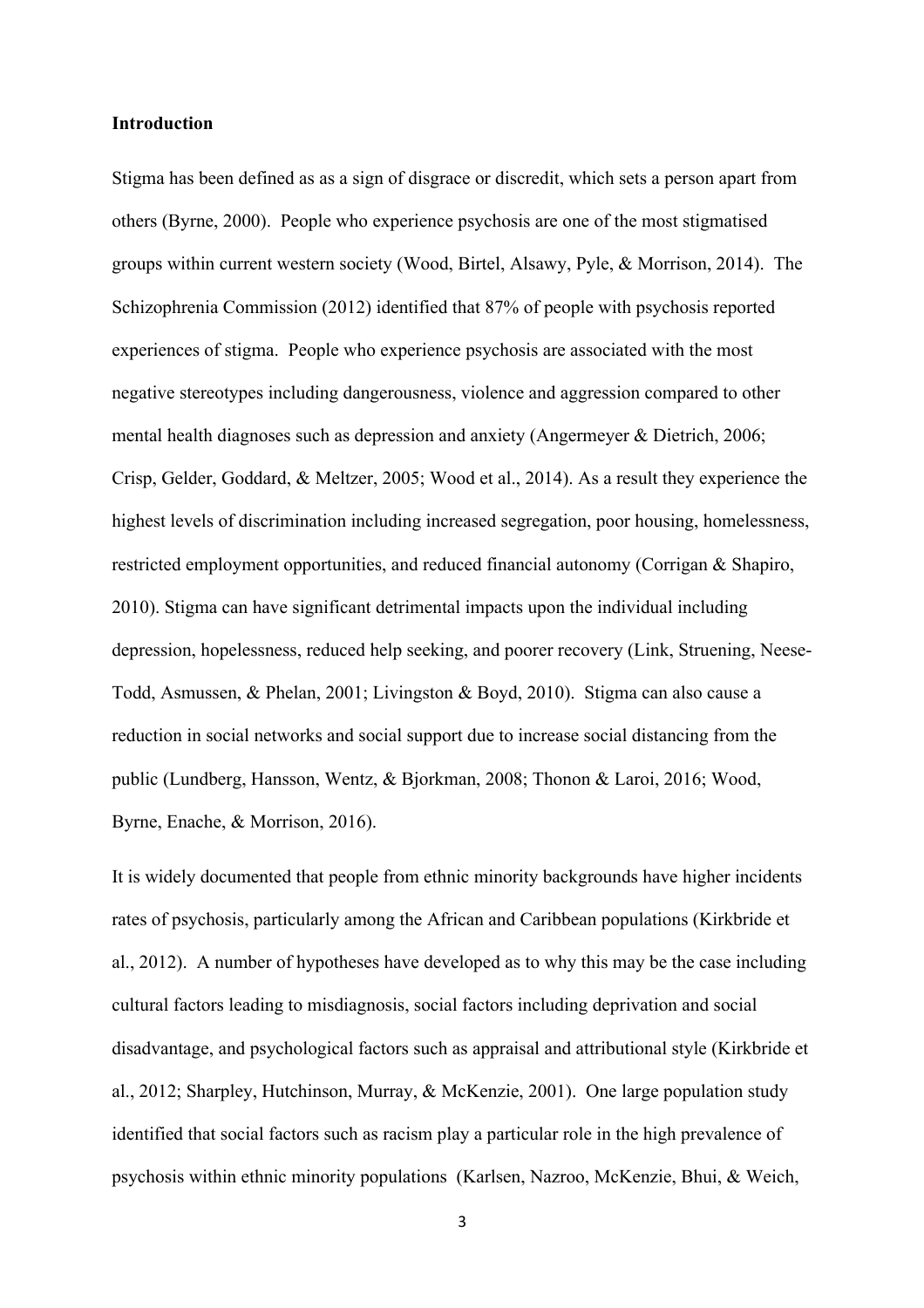2005). It has been demonstrated that stigma and discrimination increase the likelihood of a diagnosis of psychosis in ethnic minority populations as well as being a significant problem post-diagnosis (Halvorsrud, Nazroo, Otis, Hajdukova, & Bhui, 2018; Vyas, Wood, & McPherson, 2021).

People from ethnic minority backgrounds experiencing psychosis are more likely to be the subject of multiple stigmas including mental health stigma, racism, and cultural misunderstanding (Chakraborty, McKenzie, Hajat, & Stansfeld, 2010; Halvorsrud et al., 2018; Islam, Rabiee, & Singh, 2015; Pyle & Morrison, 2013). A Time to Change (2014) survey identified that 93% of ethnic minority populations with mental health difficulties report facing stigma and discrimination. They reported difficulties making and keeping friends, being shunned by people they know, difficulty in finding and maintaining employment, and difficulties with their social life, which was significantly higher than compared to their White counterparts. Moreover, people from ethnic minority backgrounds with mental health problems are more likely to experience lack of socioeconomic mobility, poorer living conditions and lack of access to desirable resources (Halvorsrud et al., 2018; Williams & Williams-Morris, 2000).

This stigma is also embedded within current mental health services. It has been identified that mental health services may not be offering the appropriate care to meet the needs of ethnic minority populations with experience of psychosis, and that they are more likely to be subject to compulsory admission and restrictive treatment (Fernando, 2003; Halvorsrud et al., 2018; NHS Digital, 2020). Current mental health services are largely based within the medical model and offer contrasting conceptualisations of mental health to those from ethnic minority backgrounds who often value a model of understanding which includes religion and spirituality (Islam et al., 2015). It has been identified that a 'one-size-fits-all' approach to mental health care does not effectively meet the needs of ethnic minority service users and it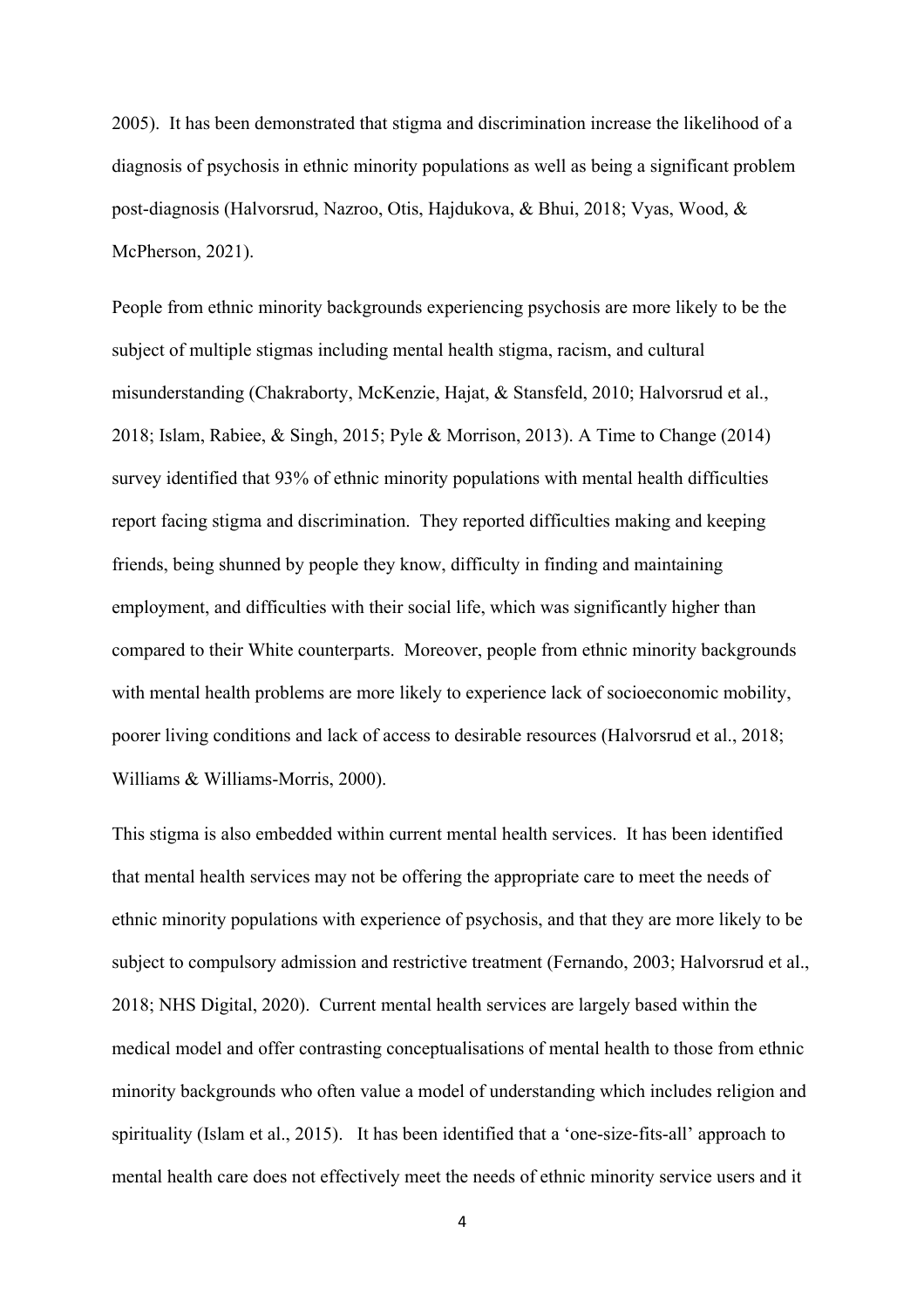is imperative to understand the needs of this population in order to adapt services appropriately (Mantovani, Pizzolati, & Edge, 2016).

Stigma and discrimination have been identified to play a major role in difficulties engaging in services from ethnic minority populations and therefore needs to be better understood. To the author's knowledge only a small number of qualitative studies examining has been conducted with ethnic minority populations experiencing psychosis. Franz et al (2010) interviewed first episode psychosis service users from African American backgrounds about their stigma experiences and identified that participants feared being labelled with psychosis, that the family system was significantly impacted by stigma, and that stigma delayed help seeking from serives. Another study qualitatively examined second generation south Asian users of early intervention for psychosis service experiences of stigma and discrimination (Vyas et al., 2021). Their findings indicated that stigma manifests differently based on individual experiences, culture and multiple intersecting stigmatised characteristics such as race, religion and socio-economic status demonstrating the intersectional nature of mental health stigma (Vyas et al., 2021). There is a need to further develop this evidence base and examine ethnic minority populations experiencing psychosis experiences of stigma and discrimination. Therefore, the aim of this study was to examine ethnic minority service users' subjective experiences of stigma from psychosis.

#### **Methodology**

#### **Design**

This study utilised a qualitative methodology and conducted semi-structured interviews with participants to examine their experiences of stigma. This study received full ethical approval from the Research Ethics Committee (BLINDED) and was sponsored by the BLINDED.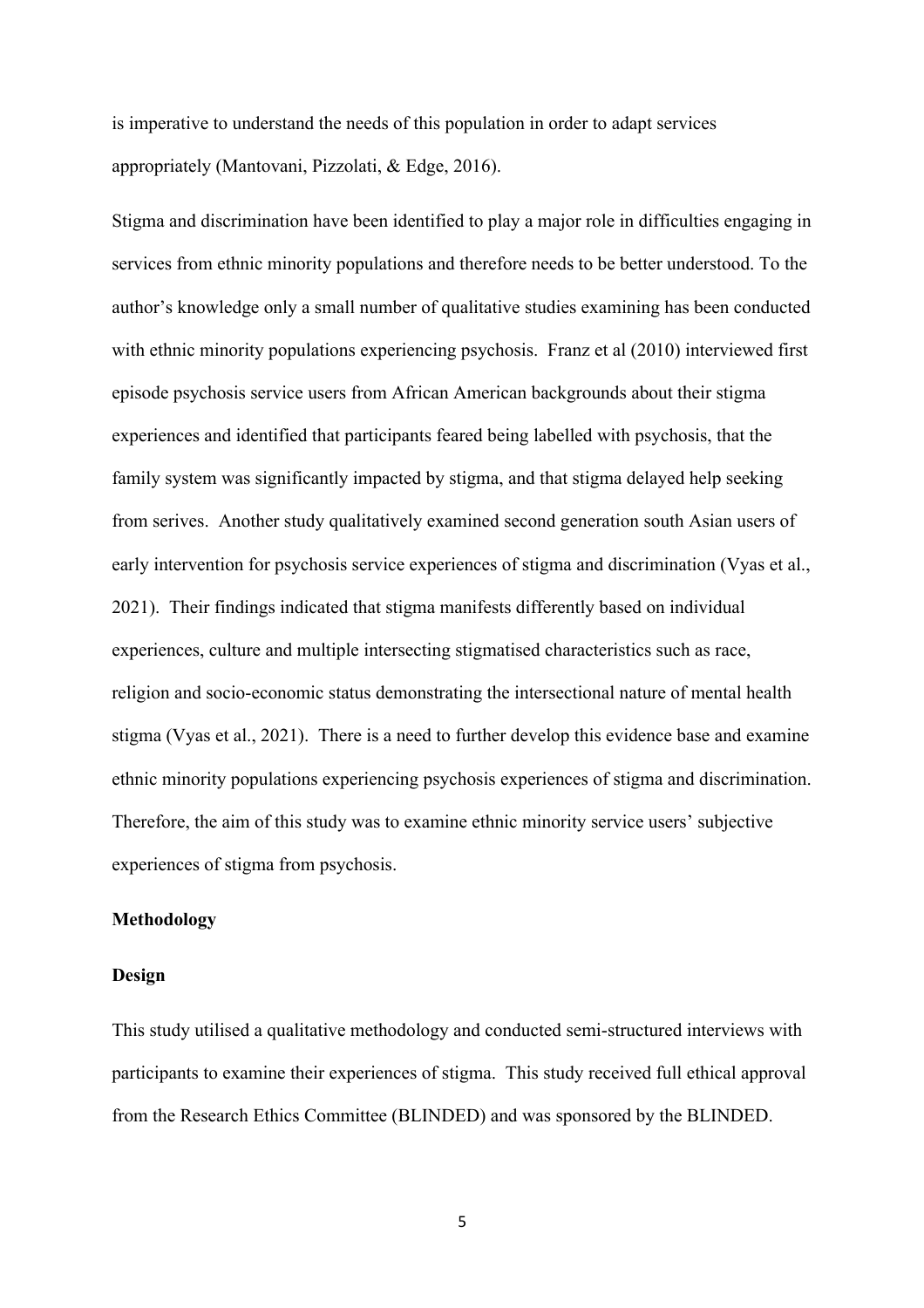This study is reported in line with the Consolidated Standards for Reporting Qualitative research (COREQ) guidelines (Tong, Sainsbury, & Craig, 2007).

#### **Participants**

Participants were recruited from an inner London acute psychiatric inpatient unit and eligible participants were identified by nursing staff on the ward. The following inclusion criteria applied: (i) aged between 18-65, and (ii) met ICD-10 criteria for schizophrenia, schizoaffective disorder or delusional disorder, or met criteria for an early intervention service to allow inclusion of first episode service users without a diagnosis. Exclusion criteria were moderate to severe learning disability, organic impairment, participants not having the capacity to consent to research participation, non-English speaking participants, severe thought disorder**,** and a primary diagnosis of drug and alcohol dependency. Participants in this study were recruited as part of another study which aimed to validate a qualitative semi-structured interview measure of stigma (Wood, Burke, Byrne, Enache, & Morrison, 2016).

#### **Interview schedule**

Participants were interviewed using the semi-structured interview measure of stigma (SIMS) in psychosis and full detail of the measure development can be found in the published paper (L. Wood, E. Burke, et al., 2016). The SIMS items were developed from a systematic review of qualitative literature (Wood et al., 2015) and in consultation with a service user panel who also had experience of psychosis. The SIMS has been used successfully in other sample populations to examine subjective experiences of stigma (Burke, Wood, Zabel, Clark, & Morrison, 2016; L. Wood, R. Byrne, et al., 2016). The SIMS examines three broad areas of stigma including experienced stigma (overt experienced of discrimination from the public), perceived stigma (what an individual thinks people believe about a stigmatised group and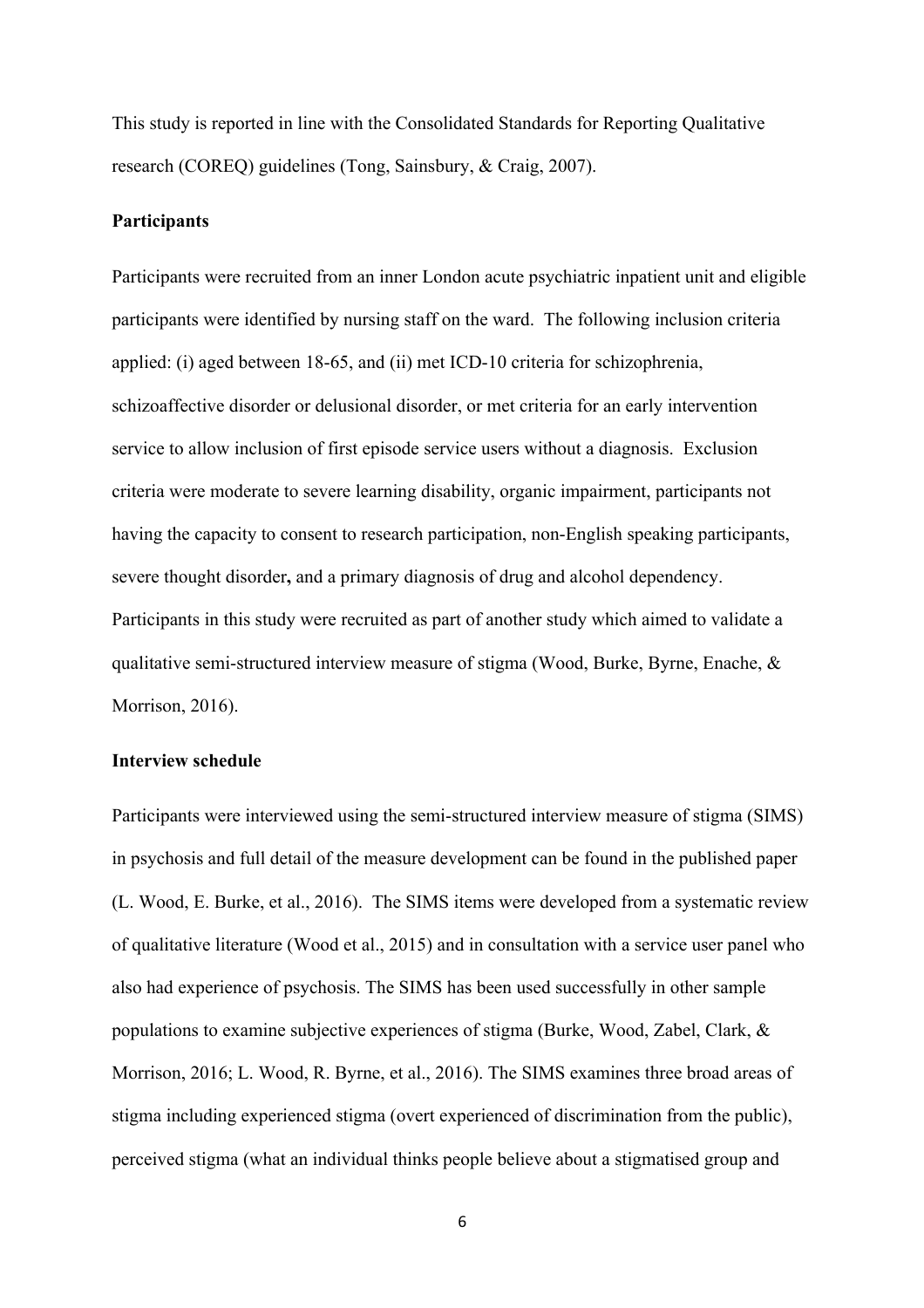also how they believe they are viewed personally (LeBel, 2008)), and internalised stigma (impacts of stigma on self-esteem, mood, relationships, recovery, relationships with services, behavioural change). The broad interview questions can be found in table 1. The semistructured interview measure was used flexibly in order to allow for pertinent topics regarding to service user experience of stigma to be followed-up.

## [INSERT TABLE 1 HERE]

#### **Procedure and analysis**

The study followed guidance by Tong et al. (2007) to ensure methodological rigor. This included ensuring the quality of reporting, establishing strategies for reliability and validity in data collection and analysis, and embedding findings within a service user perspective. Interviews were conducted by authors LW and GE who have experience in collecting qualitative research data. Interviews were conducted within the psychiatric hospital in a quiet room off the ward. Before the interview commenced, participants gave written informed consent and completed a demographics sheet. A debrief following the interview was also offered. The interviews lasted on average 30.27 minutes and ranged from 14.03 minutes to 42.04 minutes.

Interviews were recorded and transcribed verbatim by authors LW, GE, MF and SL. Quality checks were ensured by comparing five randomly selected transcripts with recordings. No discrepancies in the transcriptions were identified. Analysis was conducted using NVivo version 12 (QSR, 2016). Analysis was completed using procedures of thematic analysis recommended by Braun & Clark (2006). Thematic analysis is a qualitative approach that can be used flexibly and requires the user to make a number of key decisions prior to its use. For the purposes of this study, a critical realist position was taken and themes were identified inductively and were data-led. Transcripts were read then re-read by researchers and initial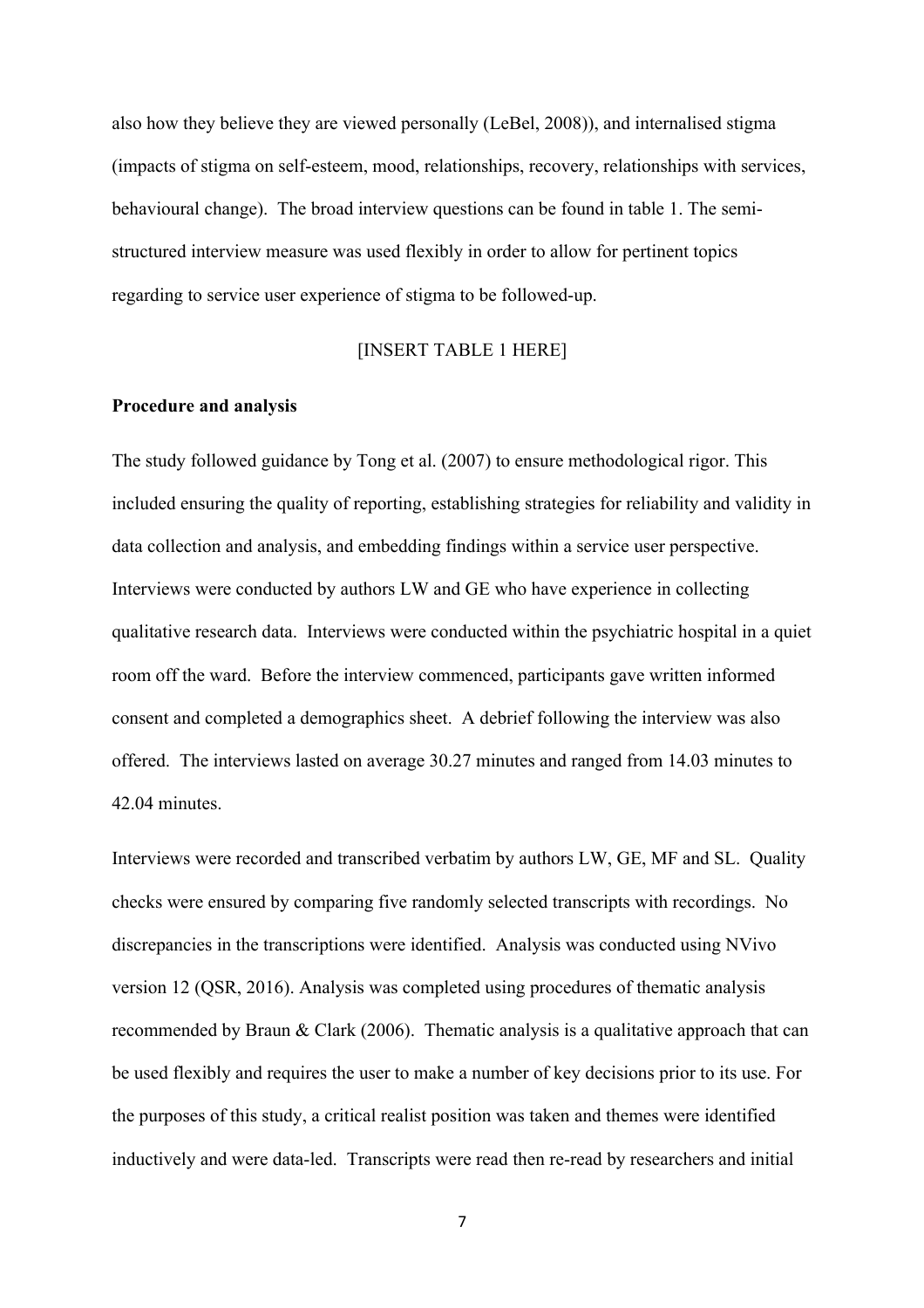coding was undertaken at latent level. The initially codes identified were merged into themes by grouping together semantically similar codes. Higher order themes were identified and agreed upon within the research team. The final analysis led to structure of themes and subthemes.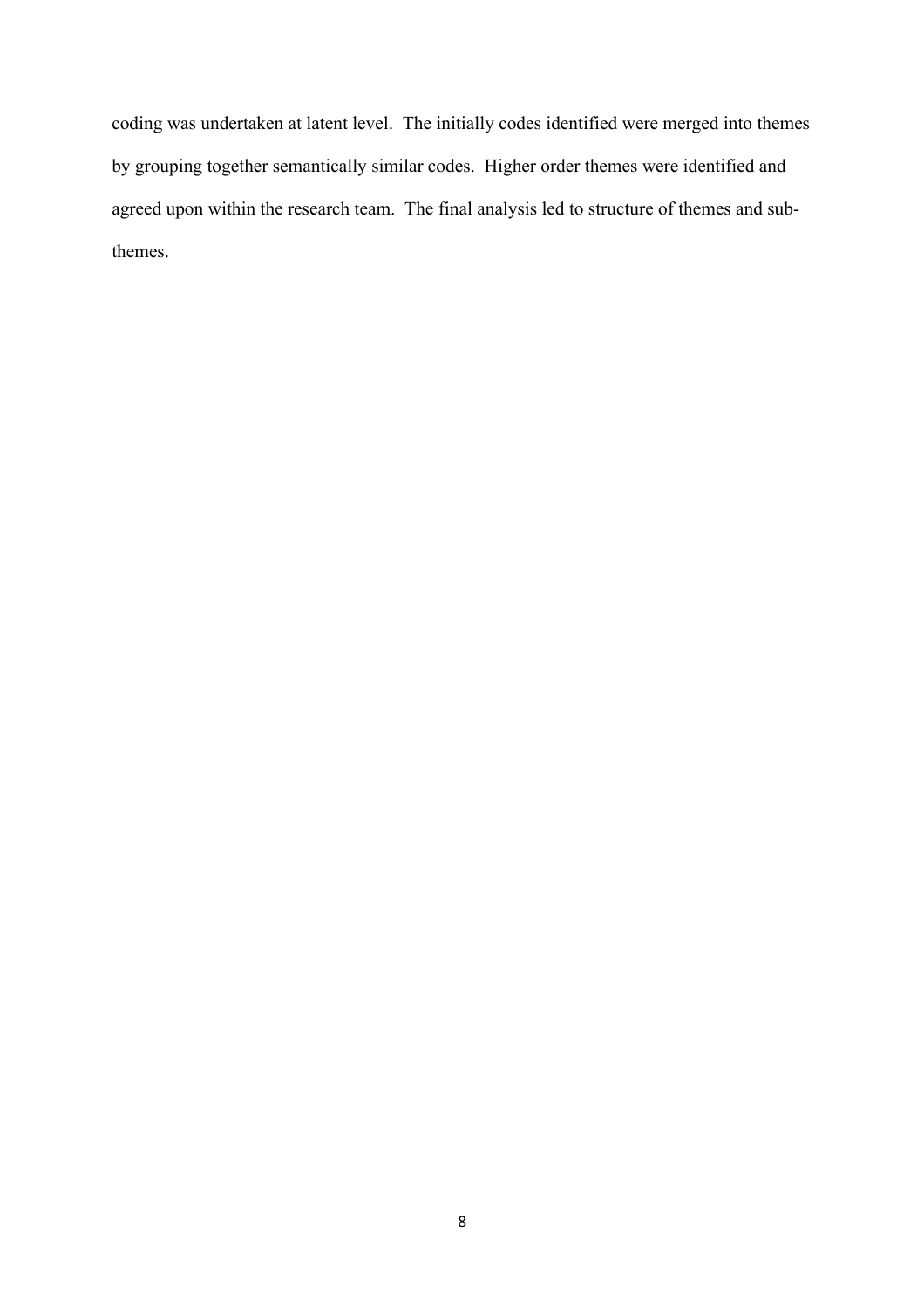#### **Results**

A total of 21 participants were included in the study, 16 males and 5 females. Sample demographics can be found in table 2.

#### [INSERT TABLE 2 HERE]

Thematic analysis was conducted and identified five superordinate themes and sixteen subordinate themes. The themes identified can be found in table 3. All participants interviewed described problems with stigma and discrimination in relation to their experiences of psychosis.

#### [INSERT TABLE 3 HERE]

#### *Social and cultural context of stigma*

The first theme identified the how stigma was present throughout all aspects of the participants' social and community context. Stigma was described as a pervasive experience and something that they found in multiple settings.

#### *Psychosis is the worst mental health problem you can have*

Participants reported that psychosis was one of the most stigmatised mental health problems and associated with a variety of negative labels including being crazy, violent, a drug addict, and a danger to society. They reported that this was perpetuated by the media who only portrayed negative images or stories of psychosis.

*"I think they [a person with psychosis] are viewed as a dangerous person. I remember in the community that people don't understand their illness. They don't understand so they will*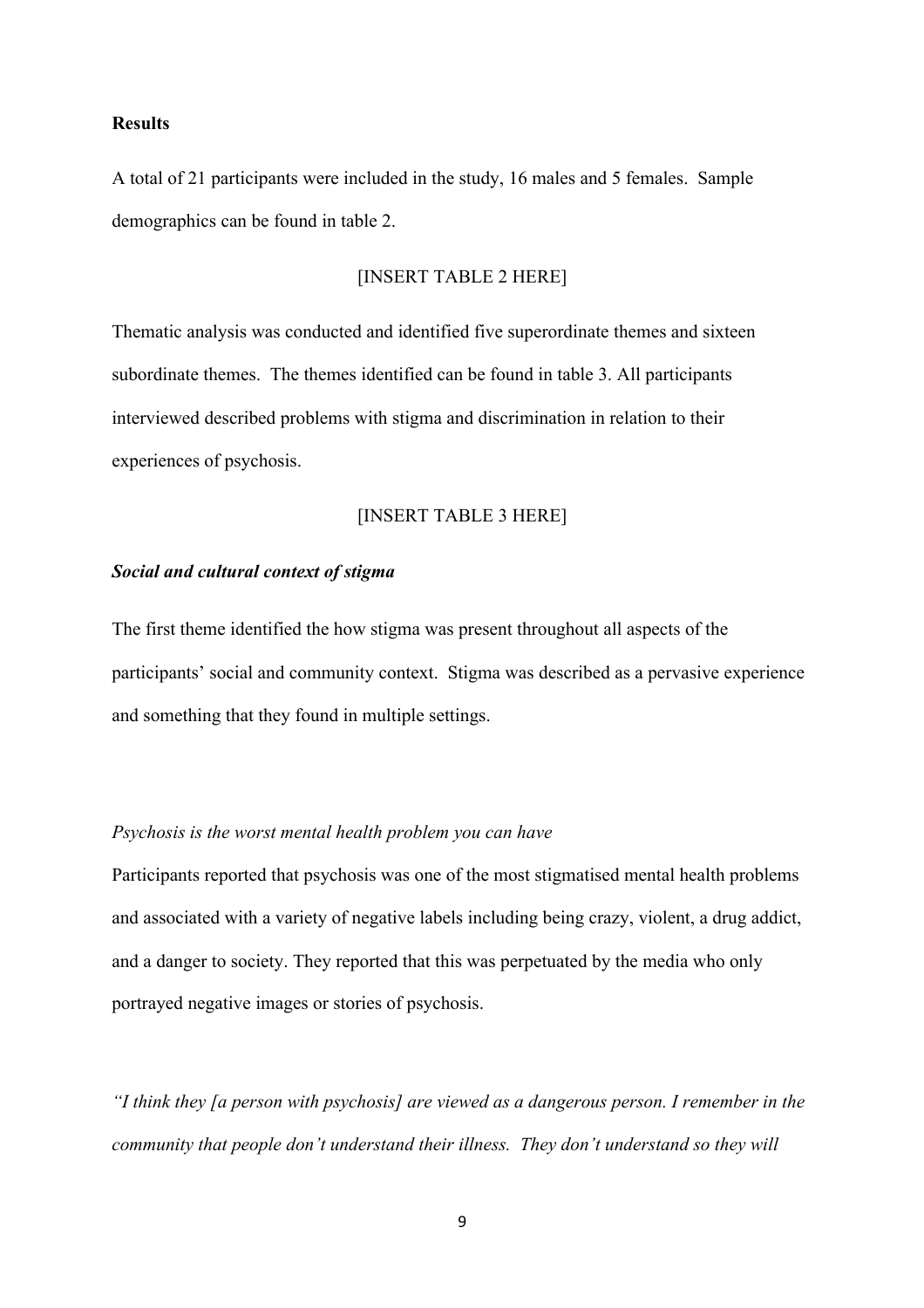*think that they are a highly, highly dangerous person. I remember the stories in the news a while ago with a man who was hacking up children and the teacher protected them, I think she was given an OBE. Do you remember that story?... with things like that there, I think people would be very paranoid after hearing stuff life that (participant 16).*

Moreover, participants reported that psychosis was a more stigmatising diagnosis associated with more negative stereotypes compared to other mental health diagnoses.

"*it isn't really necessarily like anxiety or depression you know, people with anxiety and depression are normally viewed as docile… is usually that they category people with schizophrenia and explosive behaviour*" (participant 41).

#### *My cultural community don't understand and reject me*

A number of participants spoke about how their cultural community of origin did not understand mental health and were rejecting towards those with mental health problems. Some reported that mental health problems do not exist as a concept in their culture, which resulted in them being blamed and viewed as weak for having difficulties.

"*in my culture mental health is not seen as mental health, mental health is seen as a sign of weakness. If you are stronger than you have stronger faith…especially with men you are supposed to take your problems and do with them and not let them get to you so that is why you no mental health is seeing very differently*" (participant 26)

As a result, people participants would notice members of their community distancing themselves from them.

"*most people they would not associate themselves around it [psychosis]*" (participant 27)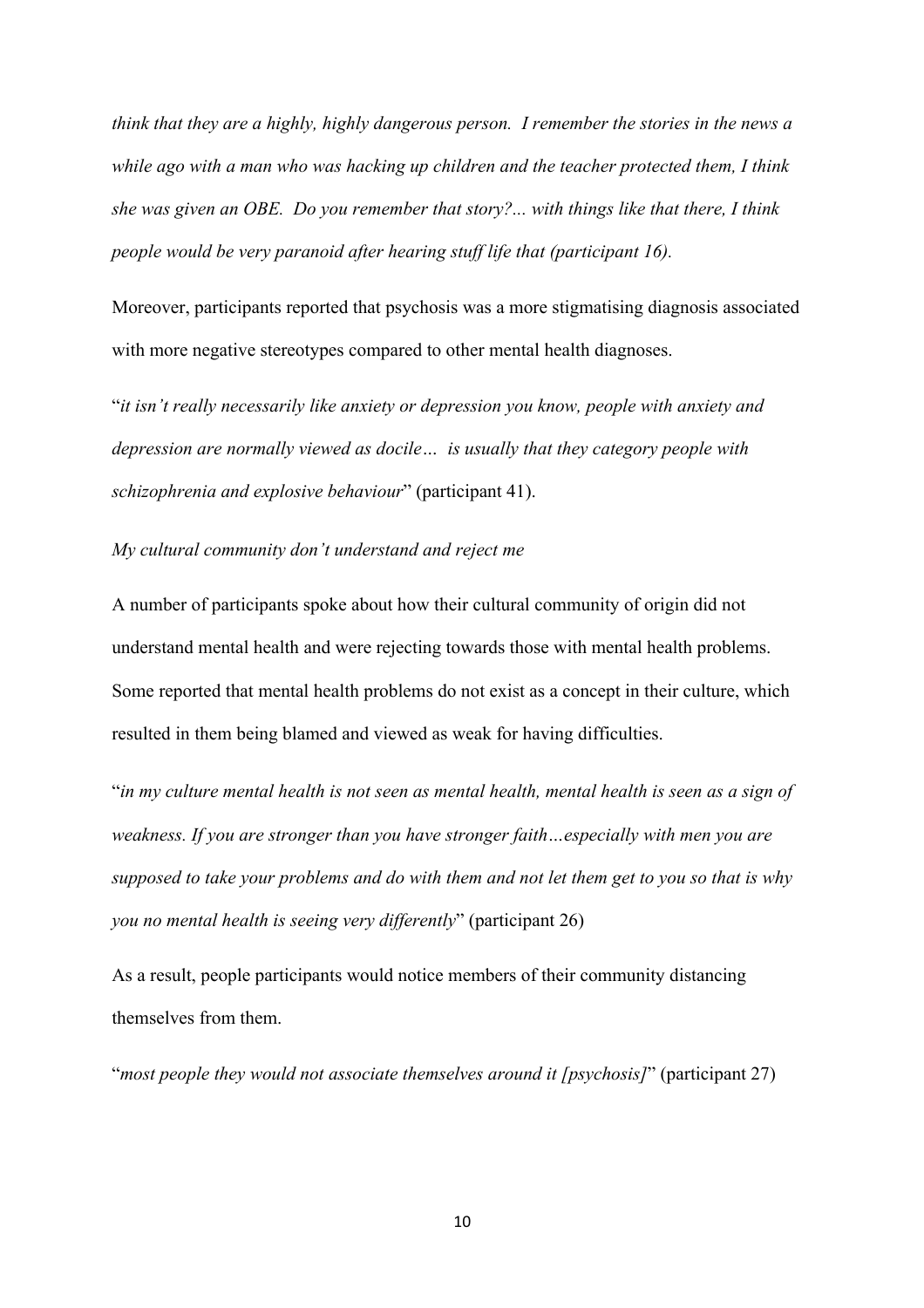#### *Managing multiple social struggles*

All participants reported a number of social problems in addition to mental health stigma and discrimination. These included racism, sexism, financial difficulties, homelessness, imprisonment and unemployment, which seemed to collectively contribute to their distress.

"*It [stigma] is responsible I think. they [the wider public] think low of me, they are dismissive of [me], nobody has a positive comment about me, about my recovery, and this is a hospital here…I am not in the community yet having to face people again. Cos it's a long time since I've been in hospital, since 2008. And even before it is a long time first I was there send prison and before that I was homeless. So, much misery to contemplate with, comes very easy to slip into this phase where I am at, to sit outside and do nothing about things*" (participant 30)

A number of participants explained that being from poor and deprived backgrounds also made recovery difficult. They reported that stigma led to reduced opportunities. One participant reported that he was contemplating committing crimes in order to survive.

*"It's [stigma] made it worse, it's this thing about not having enough money stuff, it makes you contemplate things you wouldn't normally do, like burglary or robbing somebody that you wouldn't normally do… but I've started to contemplate it you know" (participant 16)*

#### *Stigma is a family problem*

Participants spoke about how the experience of stigma was an experience which impacted their whole family. They described how their family were an extremely important source of support for managing stigma but were also the victims of stigma, as well as stigmatising themselves.

#### *My family are victims of stigma too*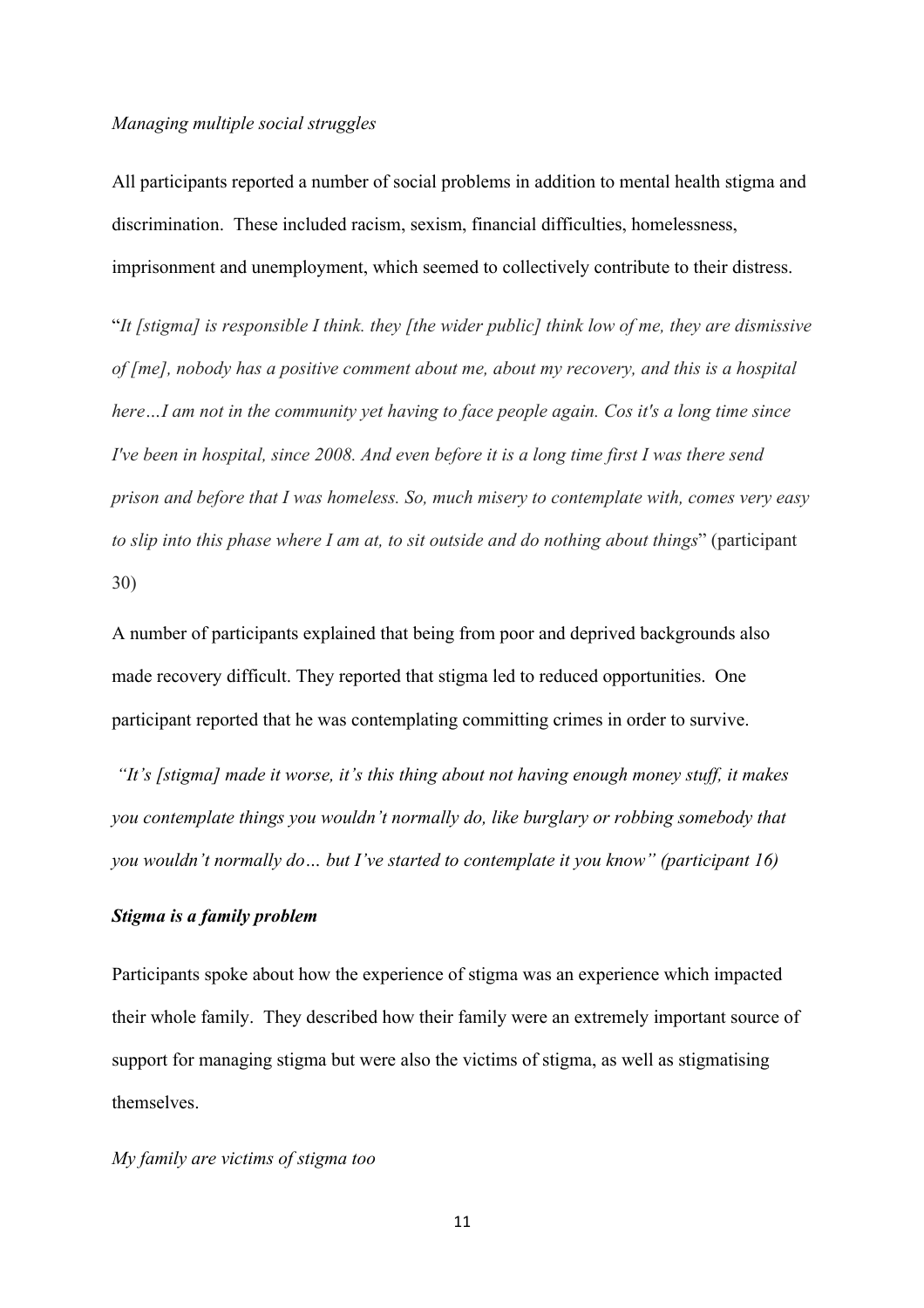Stigma was not just an experience which impacted solely on the participant but also had wider impacts on their family too. They explained that participants' families would be stigmatised for having a relative experiencing psychosis.

"*When she [daughter] went to university she was living with four or five other girls and I had gone to prison then and I had mental issues and she became friends with one girl and she had told her about me I guess you wanted to share it with somebody. And as they settled down they stop being such good friends and something went missing from the girls room, the girls room and she accused my daughter of it and my daughter said no [person's name] says she should have gone to prison like me and my daughter said why and she said well you are as crazy as your dad*" (Participant 26)

Participants often described feeling low and ashamed for the stigma they had brought to their family.

*I feel I've let my family down at times. Sometimes I feel I've let myself down at times but I got to a place where I was depressed (*Participant 29*)*

*Stigma is particularly painful when it comes from my (extended) family*

Participants described receiving stigma and discrimination from both immediate and extended family. The explained that their family often did not understand their experiences of psychosis/mental health and would perceive them as incapable of being able to fulfil their family duties.

*"Okay, this time, this experience, one of my elderly brother, …he said you shouldn't be going to witness the wedding, I should be, he is showing that he is more respectable than I am. That really upset me and I said listen you are an elderly person and people won't say it but he was saying that I'm worthless and he is more superior" (participant 28).*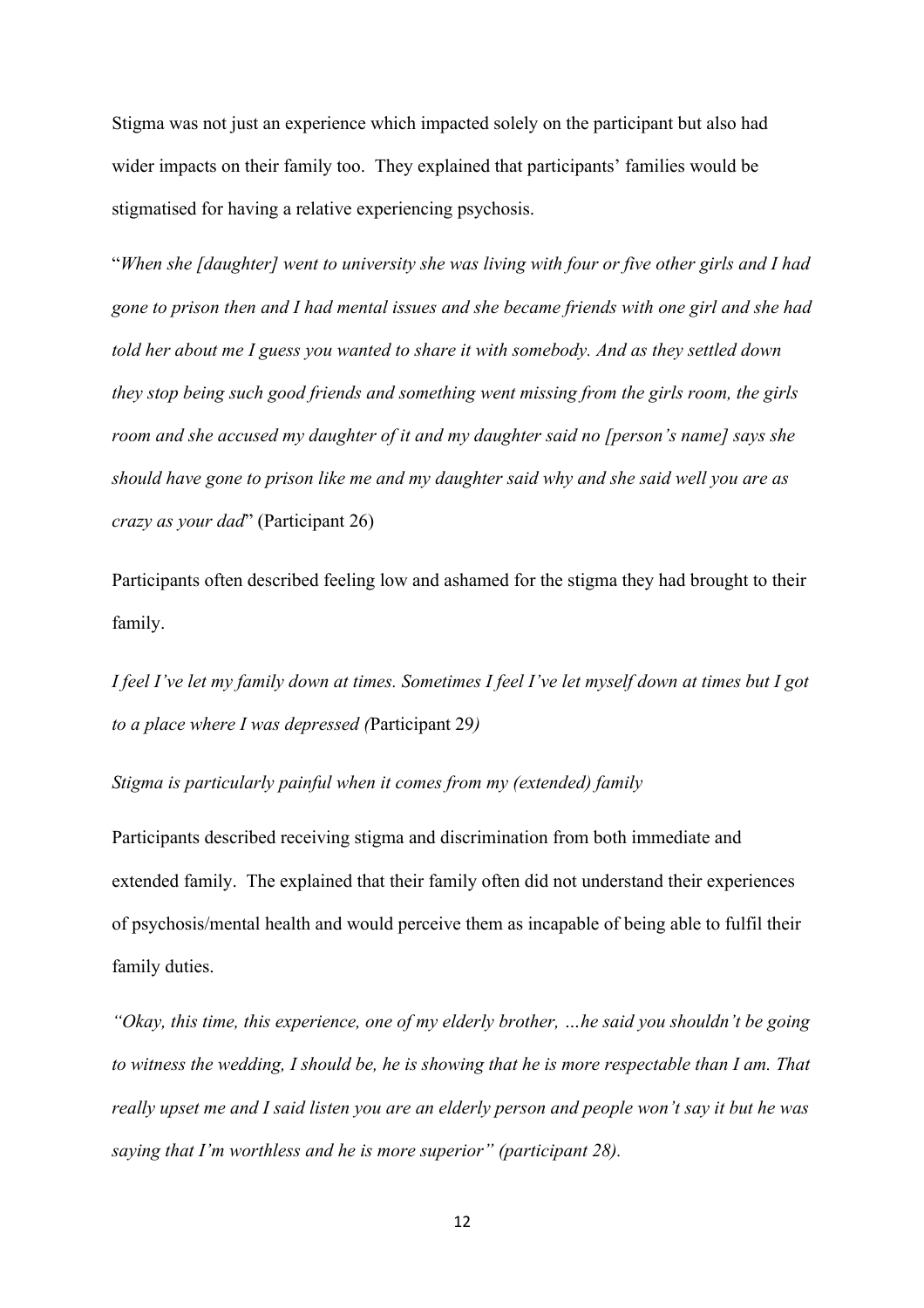When stigma came from their immediate family participants found it particularly upsetting and difficult to cope with which impacted on their self-esteem.

*"when my family judge me, that is has been knocking my self-esteem… it hurts me that they fact my family have judged me. I mean my family have seen me unhappy first or at risk of my life with suicide so that is."* (participant 33)

#### *Keeping mental health within the family and sharing the load*

One of the most important protective factors of stigma was having family support. Participants who could speak openly about their experiences of psychosis with their family and received support were better able to manage their experiences of psychosis and stigma. Participants often described keeping their mental health experiences within the immediate family and not sharing it with extended family or wider networks.

*"I keep it very private with my wife, what I did in 1995, she accepted me, I was in a very poorly condition, no hygiene and she accepted me then, with the help of professional and everybody I see the light at the end of the tunnel, it motivate me*" (participant 28)

#### *Stigma and discrimination within the mental health system*

This theme outlined key issues which prevented participants from engaging fully with mental health services. This ranged from individual factors such participants being concerned about the stigma attached to accessing services through to the delivery of poor care. Only a couple of participants acknowledged the important role that mental health care played in their recovery journey.

*Accessing help is stigmatising*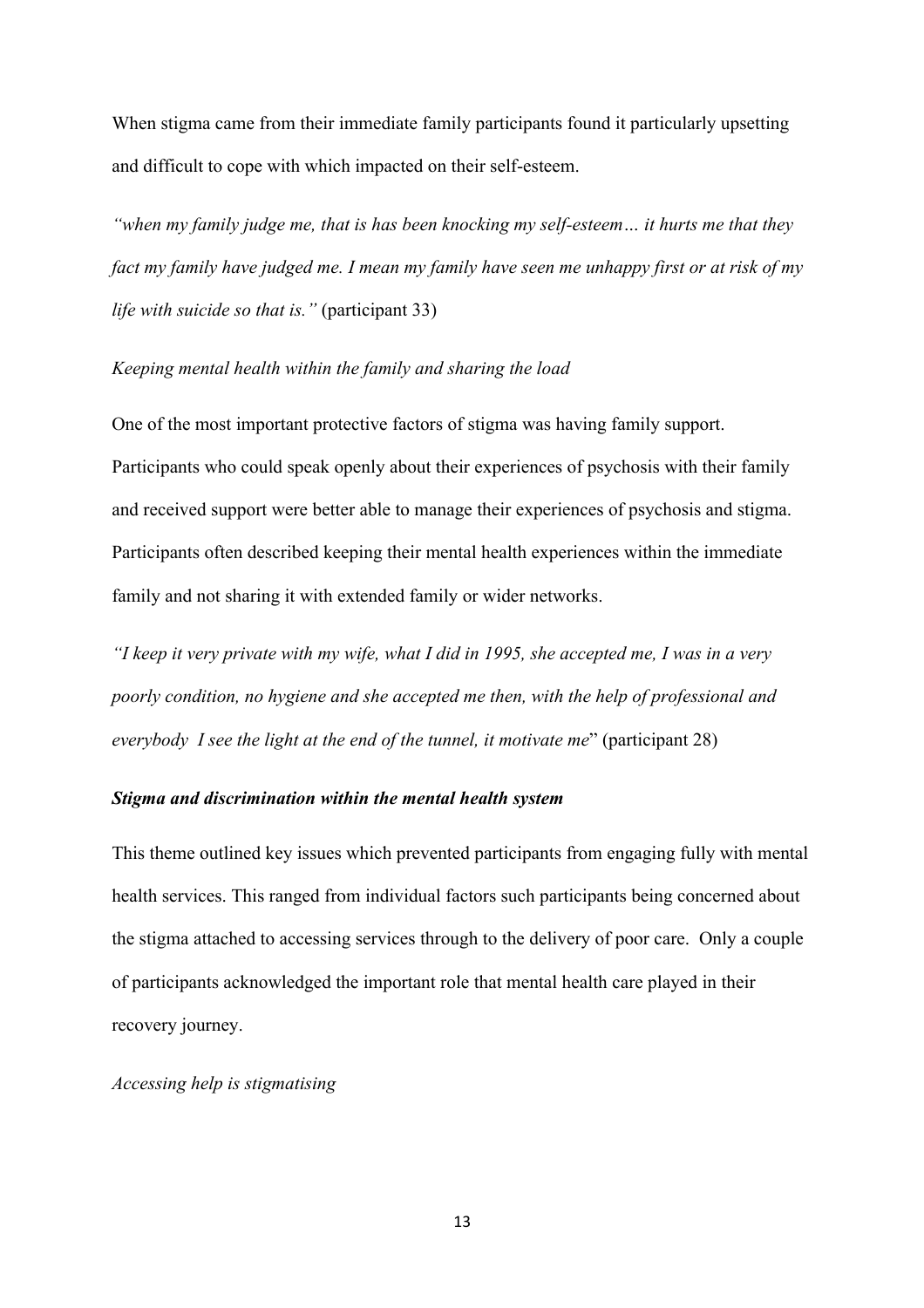Initially, participants described being concerned about the stigma attached to accessing mental health services which made them reluctant to access support from services. This stigma was a significant barrier to asking for help.

*"It's like a mental block or a process through the brain to see what it's going to be like. The stigma of supposedly being psychotic, and then depression as well. The stigma of things actually combining… But basically there's not one easy word to explain what stopped me from going to [services]" (participant 33).* 

One participant explained that being hospitalised was particularly stigmatising in her culture and how the term translated to being in a "crazy house".

*"I mean the real translation of the word rehab is crazy house not psychiatric hospital, the word is pagal which means crazy house, it's spelt PAGAL. Pagal means saying crazy so it's kind of more of a translation linked to a psychiatric asylum, mad crazy. That tells you it fits. And is always hidden, people are ashamed is not just the individual that it is seen as a reflection of the parents, the siblings, so you know so you just want to hide it*". (participant 26)

#### *Receiving poor care*

Most participants described negative experiences of the mental health system and explained that they had not received high quality person-centred care. One participant spoke about a recent interaction they had with a clinician which the experienced as invalidating.

"*yes, they said its all in your head. In no terms like that, it's all in your head, go away and think about what you've just said. When you come back and say you don't feel like that anymore, we can come back and release you from hospital. [they] haven't directly said that.*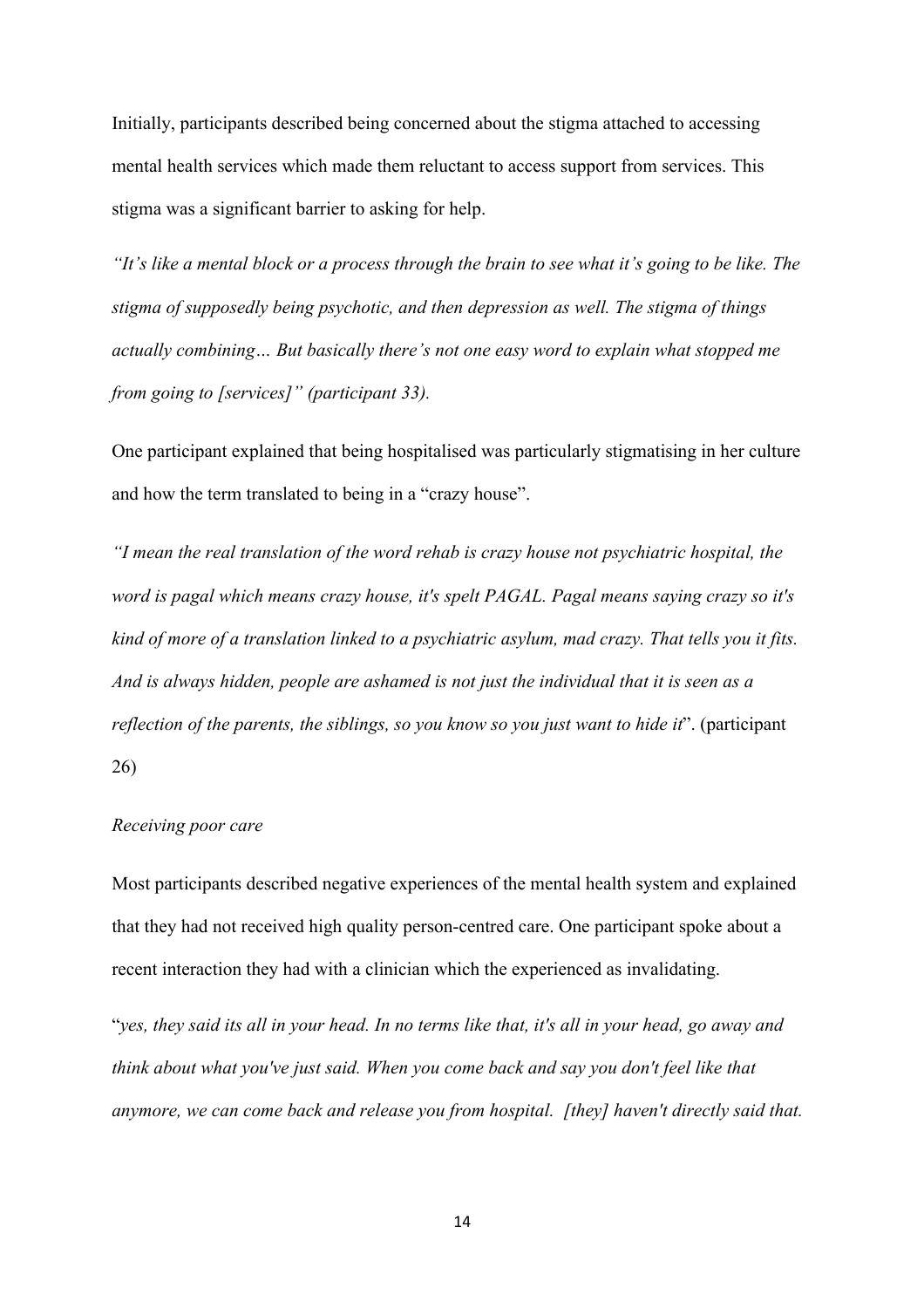*But that's how I feel like I've been treated… That's why don't feel like I've had access to all the services in the past*" (participant 2).

Participants also described explicit stigma and discrimination from mental health services which made engagement with mental health services a challenge.

*"think my last set of doctors used to stereotyping me quite a lot, said that you are a person that you can't improve, that nothing will work, no medication work. I think that the stigma was, they stigmatized me that is the worst thing someone can hear that you can never gonna be, never gonna improve as a patient".* (Participant 30).

Only a couple of participants reported positive impacts of mental health care with most reporting that they did not feel that mental health services were meeting their needs.

*"there has been a lot of treatment that is new to me. It made me think about whether I am doing the right thing, it makes you question it. I realised that it did help me, to calm myself."* (participant 7)

Moreover, any positive impact of mental health services was described as short-term.

*"at the moment I feel as though I am under an umbrella when it's raining, but when I leave here, I leave the umbrella and I will have to get wet need, so will will see if it am getting drenched or I'll get a little drizzle" (participant 1).*

"*I personally think that, the medication is alright for a short period of time*" (participant 20)

#### *Intrapersonal impacts*

The stigma and discrimination that participants had experiences which had impacted their sense of self and identity. Participants reported struggling with these difficulties in addition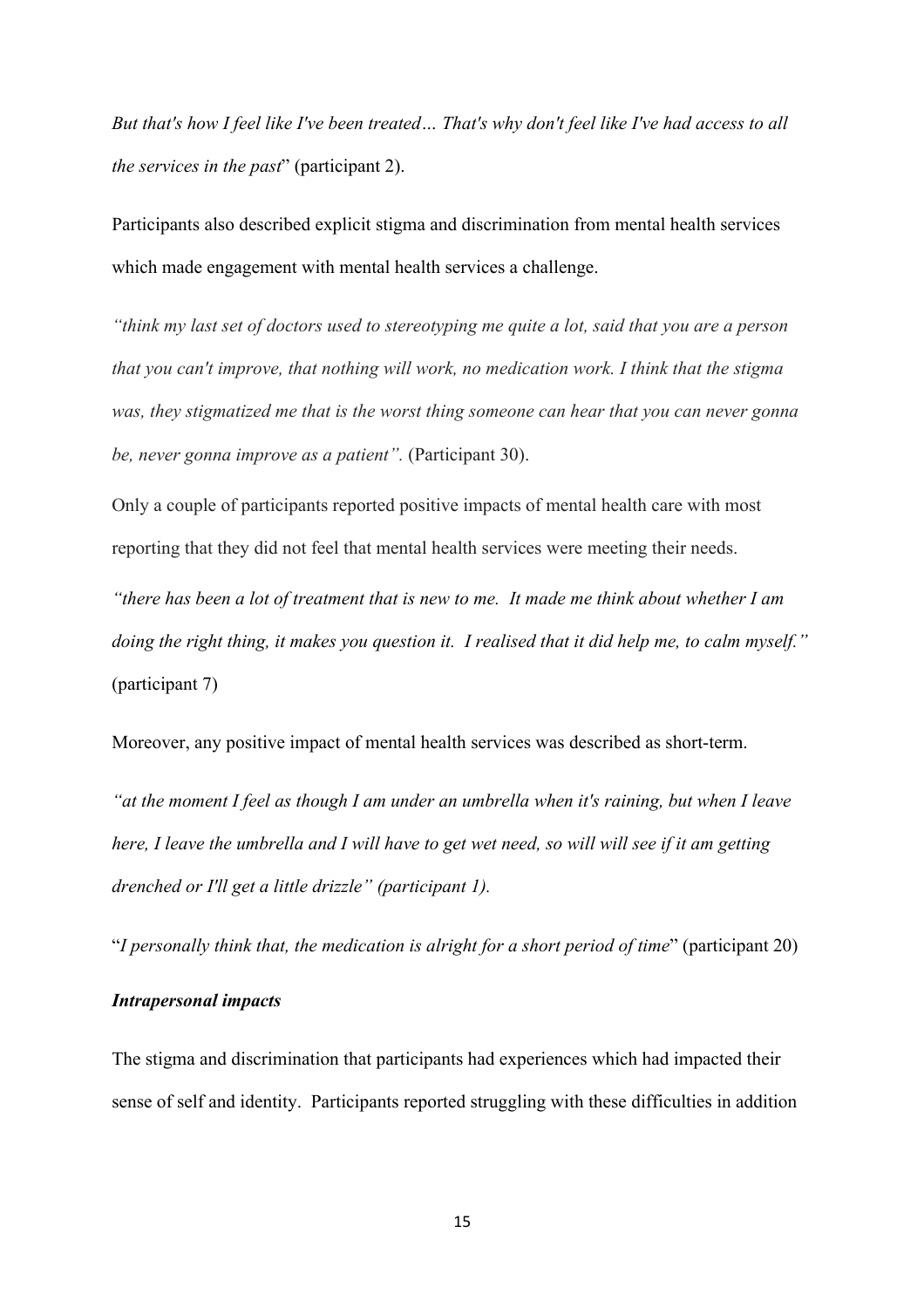to already distressing experiences of psychosis. Furthermore, these experiences intertwined and further worsened one another.

### *I feel inferior and ashamed*

All participants described some feeling of shame and inferiority as a result of stigma. Participant explained that they often felt like a failure, disempowered and out of control. However, some participants explained the importance of trying to overcome this.

"*"I have very low self-esteem, low self-confidence, self-worth, all of it. I have an inferiority complex. I am trying and learning very gradually but surely and surely to love myself again" (Participant 1).*

These feelings of shame and inferiority were exacerbated by thoughts of self-blame and believing they had should have coped better.

"*it's more not embarrassed but a sense of failure on my part because if I was mentally strong and could have should have dealt with it myself because I didn't, becoming the mental health professional's problem*" (participant 26)

## *Finding my purpose and place in society*

Many participants reported struggling with societal and family expectations of them because of their experiences of psychosis. For example, participants spoke about not being able to meet expected gender roles, reach expected life milestones, and contribute meaningfully to society. However, all participants wanted to do these things and wanted understanding and support from others in order to do so.

*"Yeah that I can't look after myself. I'm 47 this year as I mentioned and all my mates and friends, they're all married, they got married ages ago, I missed the boat because I'm ill.*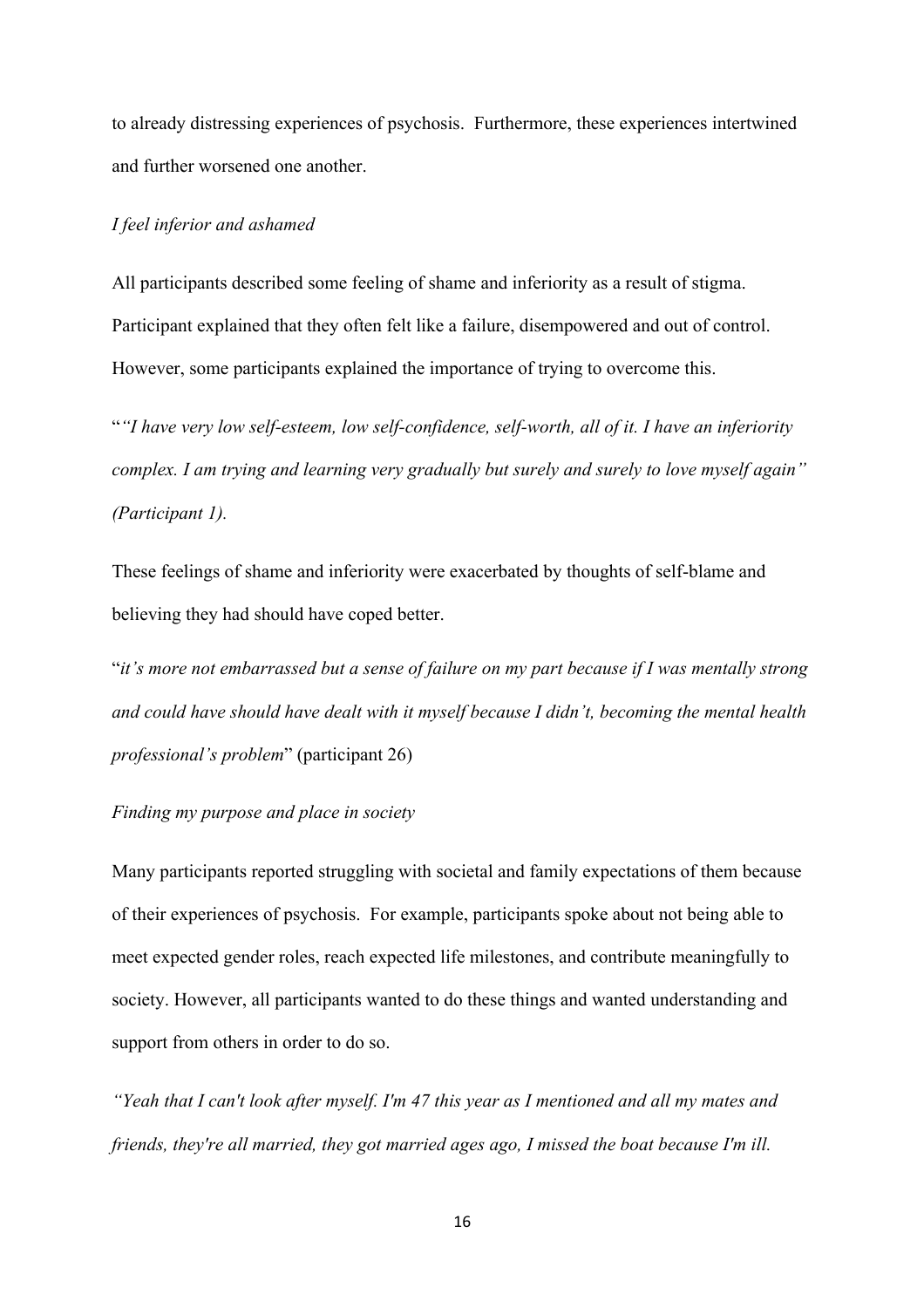*Now, it difficult to catch up with them because of all got kids and not only that, but the children are growing up at rapid speed... Yeah, it is a worry because I want to be in a relationship, but I'm not, … I am quite feminine, I am quite traditional and I want to be able to cook, or clean for him and iron shirts and that sort of thing and do the traditional things*" *(participant 1)*

*"I do get upset and angry sometimes, just ask myself, why are people doing that [being stigmatising] to you? But it motivates you more, more towards being a value member of society" (participant 28)*

#### *Stigma is a constant worry*

A number of participants described constantly worrying about stigma. They reported that it is a particular worry when going out and mixing with others. One participant reported that he only goes out at certain times of the day so people don't wonder why he is not working.

"*yes I do worry, I don't want to go out of the house until about midday because people be on a lunch break. Sam always worried about what people think of me. I don't talk very well but I don't know why I just rushed through my words*". *(participant 6)*

*"I'm always aware of it. I always she the challenge not to get in a predicament. I try my best not to get into a predicament. I try my best to stay away from condensed areas." (participant 29)*

## *Stigma and psychosis are a vicious cycle*

Many participants described that stigma and their experiences of psychosis were intertwined and had detrimental impacts on one another. A number of participants reported that their stigma experiences worsened their voices and feelings of paranoia.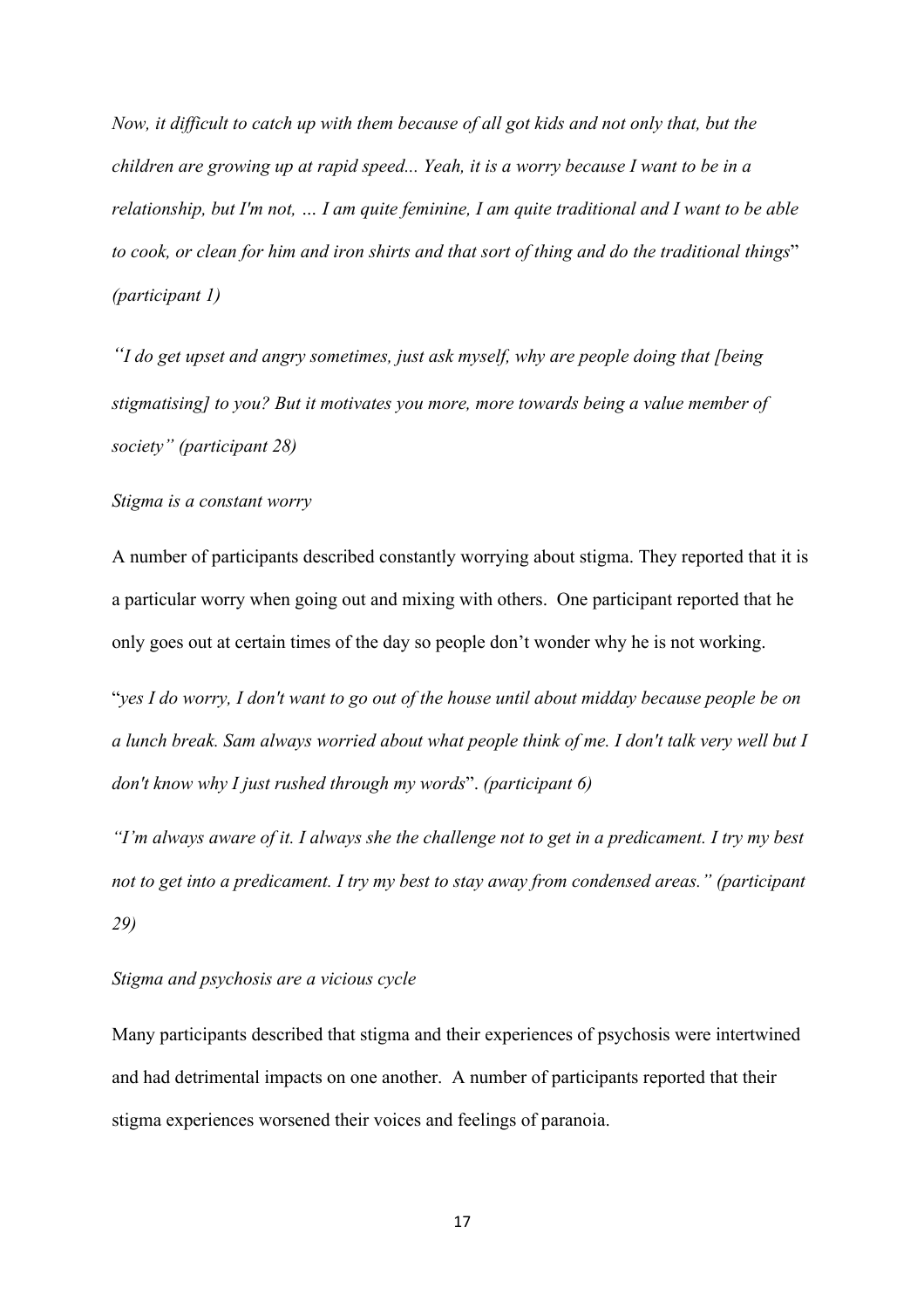"*The fear of stigma because, if I get anxious, the voices get worse. So its kind of a vicious circle, I need to go out to get more confidence in these sorts of things. Then I get more anxious and then the voices get worse and it becomes a vicious circle*." *(participant 26)*

*"I was definitely getting more paranoid about people. I was always thinking that they were thinking what I was thinking, like oh what if they were thinking things that I was thinking about myself." (participant 33)*

#### *Navigating interpersonal relationships is a challenge*

All participants reported that stigma made it very difficult to navigate relationships and being a member of wider society. They all reported personalised ways of managing stigma which usually resulted in them not being able to be themselves or live their lives as they would like to.

## *Managing the overt signs of psychosis*

Many participants reported that they objectively looked different to the general population due to their experiences of psychosis. For example, participants reported that may behave oddly around others, respond to voices, or are not be able to undertake self-care, which would indicate to others that something was wrong and draw attention to them.

*"… I went out in [my local town] my shoes were dirty, my clothes were dirty 10 people started to give me money they thought I was a beggar, that I was a beggar. And I was returning the money and saying I don't need it. What people do perceive you if you can't take care of yourself and that's one of the big symptoms of my illness schizophrenia, is very difficult of take care of yourself, you have no motivation. So, for me was an eye opening experience you know I didn't like it, I don't like that"* (participant 30).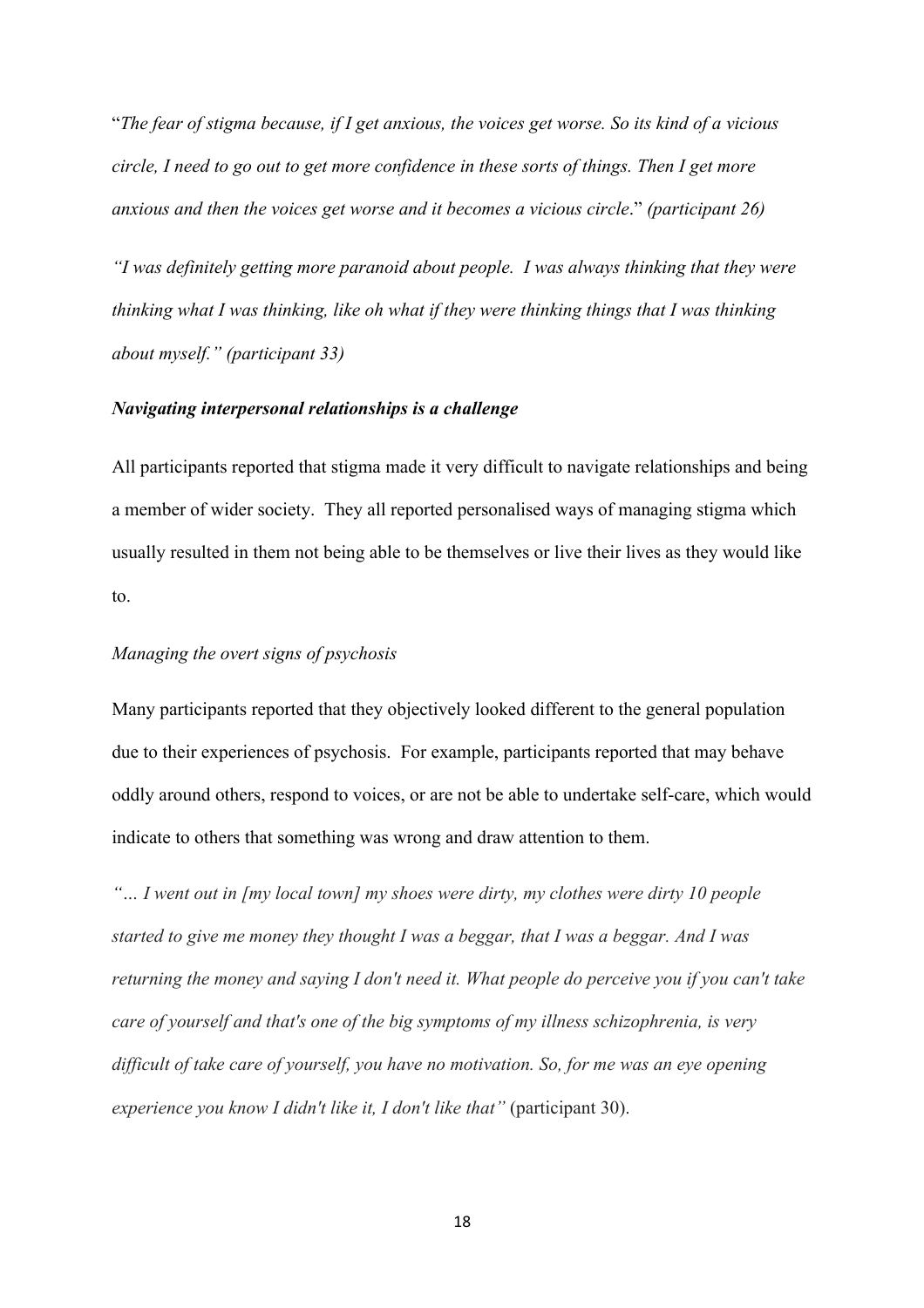Participants described having to conceal their experiences of psychosis in order to stop this from happening.

"*I think I act quite normal. In my experience, since being diagnosed with bipolar/schizophrenia, the public don't know about my mental health situation. I've kept under wraps, undercover. No one's really said to me that you're looking at you that you're looking, acting abnormally."* (participant 1)

#### *Avoidance and lack of disclosure*

All participants spoke about avoiding places and people due to fears of being stigmatised by the public, friends and family. Participants reported that avoidance limited their quality of life but that it was the only way to manage stigma. As a result, participants reported that they often felt isolated and lonely.

*"Yeah, its stops you from going anywhere, I don't want to get confronted with the stigma in the first place so therefore I get withdrawn and reclusive" (Participant 33).*

One participant described quite specific strategies he employed in order to avoid people that he used to know prior to having experiences of psychosis.

*"… I try not to go out between 12 and 2. Lunchbreak whilst people are on their lunchbreak. Fitness first, I try to avoid going out before 8.30. I try and go out at 5am to go get alcohol and I will erm avoid going out at 5-6.30" (participant 21).*

Participants also spoke about the difficult they had disclosing about their experiences of psychosis to others. This was mainly due to fears that others will judge them and not understand their experiences.

*"I can't express myself and that's usually because of stigma by someone not being able to understand what psychosis we have, yeah it's quite frustrating, you want to express yourself*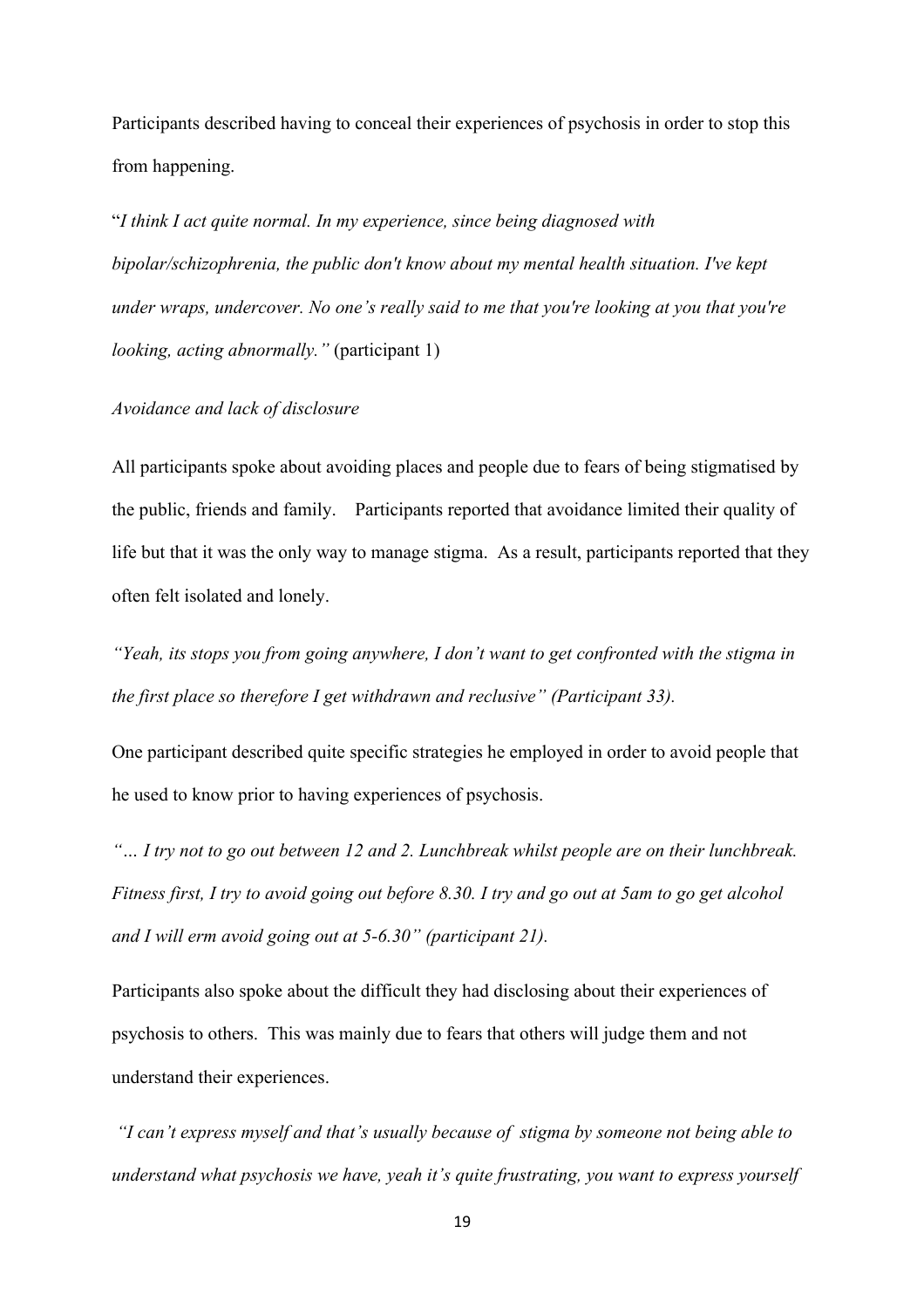*and them not being not able to understand that their view of psychosis is the right way" (participant 41).*

#### *Personalised ways of coping*

All participants described having to develop strategies to manage stigma, which were personalised and quite varied. This included sticking up for themselves and fighting against stigma, being more accepting of their experiences of psychosis, developing a better understanding of themselves, peer support, prayer and accessing religious support. Prayer and religious support was one of the most frequently cited coping strategies.

*"I've tried to change it so, when I pray I'll be praying for everyone and the family. Then, I might behave to pray and this and that about drugs praying and then I will come up and I will try to change to prayer. If the thought was tempting my head"* (Participant 33).

#### **Discussion**

This study aimed to examine the subjective experiences of stigma from the perspective of ethnic minority participants who also have experiences of psychosis. Five superordinate themes were identified, 'social and cultural context of stigma', 'stigma is a family problem', 'stigma and discrimination within mental health services', 'intrapersonal impacts' and 'managing stigma within relationships'.

The first theme 'social and cultural context of stigma' highlighted the importance cultural and social factors which impact on participants' experiences of stigma. All participants described experiences of psychosis as significantly stigmatised, which supports previous research (Pyle & Morrison, 2013; Wood et al., 2015). Participants also reported a lack of understanding from their cultural communities about psychosis and wider mental health issue, which often resulted in stigma, particularly when participants were not able to meet expected social roles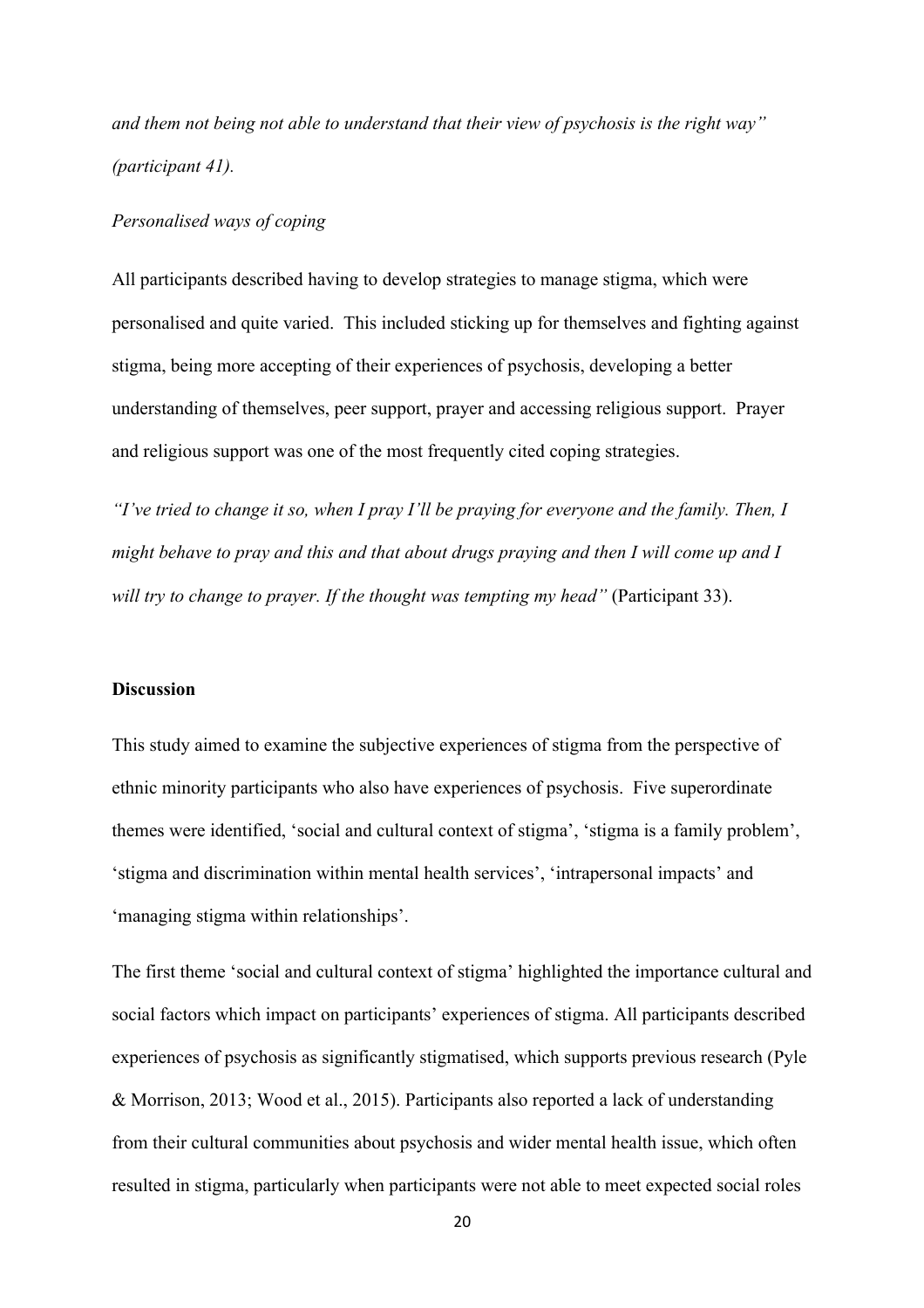or life milestones. This has also been found in another recent qualitative study about stigma conducted with second-generation south Asian populations experiencing psychosis (Vyas et al., 2021). Moreover, participants also had to contend with other significant social problems such as racism, sexism, homelessness, imprisonment, and financial issues demonstrating the multitude of social issues service user may be experiencing in addition to stigma. This again supports previous research which demonstrates that ethnic minority groups are often facing multiple social difficulties which intersect to further disempower and marginalise (Williams & Williams-Morris, 2000). This highlights the importance of services appropriately assessing an individual's social and cultural context and asking about an array of potential social difficulties.

Stigma was also identified by all participants to be an experience embedded within their family network. This would seem to support previous literature which has identified that in some ethnic minority cultures a fear of brining shame to the family, submergence of individuality, and somatisation of symptoms, and a restraint of strong feeling mean that stigma is a more shared experience across the family (Schock-Giordano, 2013). It is likely that this is exacerbated in psychosis given that all participants described it as the most stigmatised mental health issue. It has been identified that family play an important role in an ethnic minority service user's care when they are experiencing psychosis and thus family based interventions to help manage stigma may also be helpful to help for service users and their family (Edge et al., 2018).

The theme 'stigma and discrimination within mental health services' identified that participants experienced a number of barriers engaging with mental health services for a variety of different reasons. This is widely documented across the stigma literature (Halvorsrud et al., 2018; Mantovani et al., 2016), and supported by this current study. This study identified specific factors as to why participants struggled to utilise mental health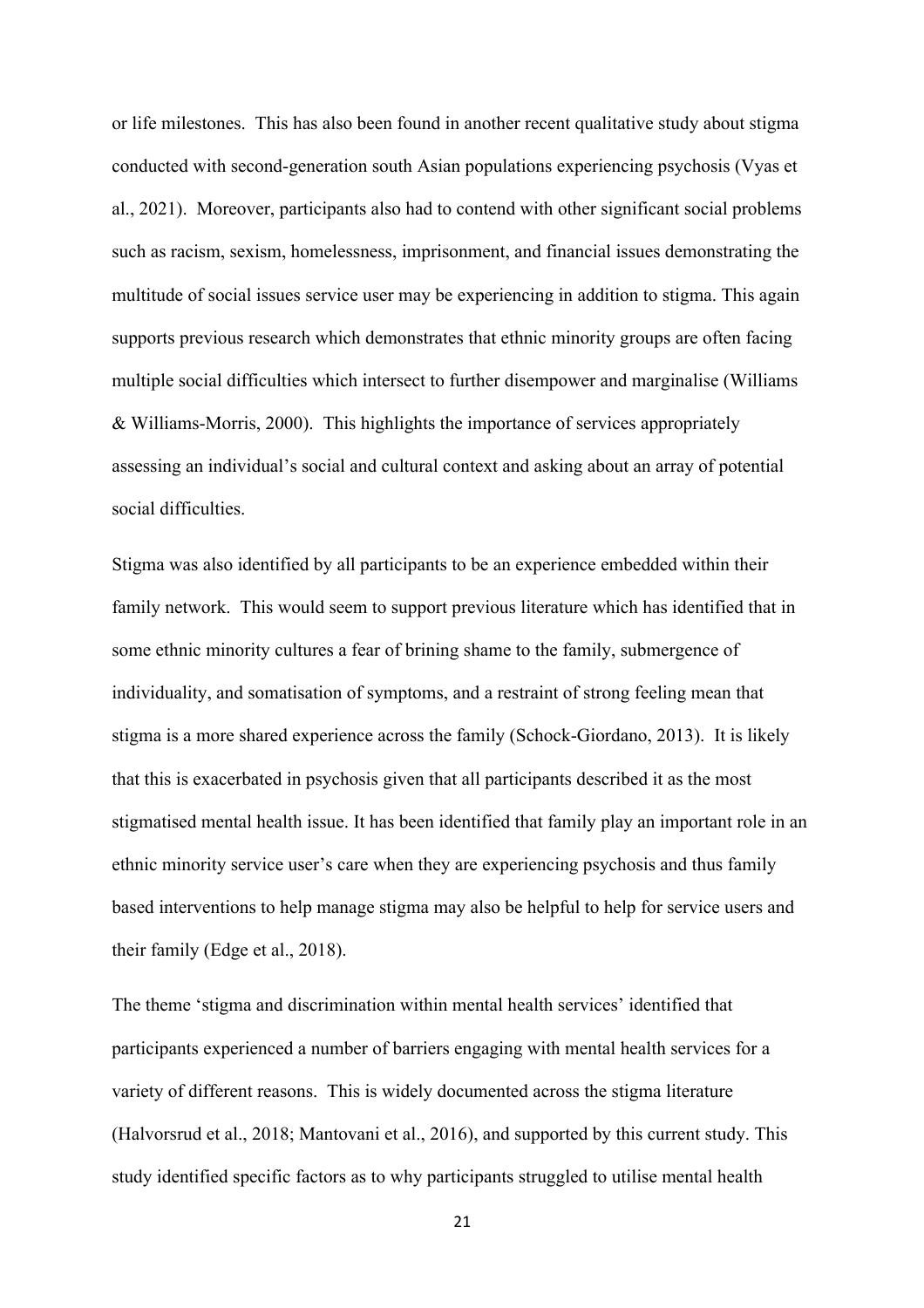services including the stigma of seeking help from mental health services and the lack of personalised quality care provision. This demonstrates that mental health services need to continue to adapt to the needs of ethnic minority populations in order to offer culturally competent personalised care (Heffernan, Neil, & Weatherhead, 2014). Recommendations to develop culturally sensitive mental health care include staff acknowledging, accepting and valuing the cultural difference of others, improving staff's cultural knowledge, adopting a reflexive practice, all of which can be achieved through appropriate teaching and training (Bhui & Warfa, 2007).

The next theme identified intrapersonal consequence of stigma and included feelings of inferiority and shame, impacts on mental health, and finding one's place in society. Collectively, participants described a number of significant detrimental impacts from stigma which are not routinely considered in clinical care. A clear assessment and formulation of such experiences is integral to offering appropriate intervention and support (Wood, Byrne, & Morrison, 2017; Wood, Byrne, Varese, & Morrison, 2016).

Finally, participants found managing the impacts of mental health stigma within relationships a challenge. All participants felt they had to conceal their experiences of psychosis and avoid others in fear that others may stigmatise or discriminate against them, which is in line with previous literature (Vyas et al., 2021; Wood et al., 2015). Participants also had developed personalised coping strategies to manage stigma. Religion and prayer was highlighted as an important coping strategy, which demonstrates the need to integrate religious support into routine mental health care (Heffernan et al., 2014). This demonstrates that services should better support ethnic minority services users to identify personalised ways of coping with stigma.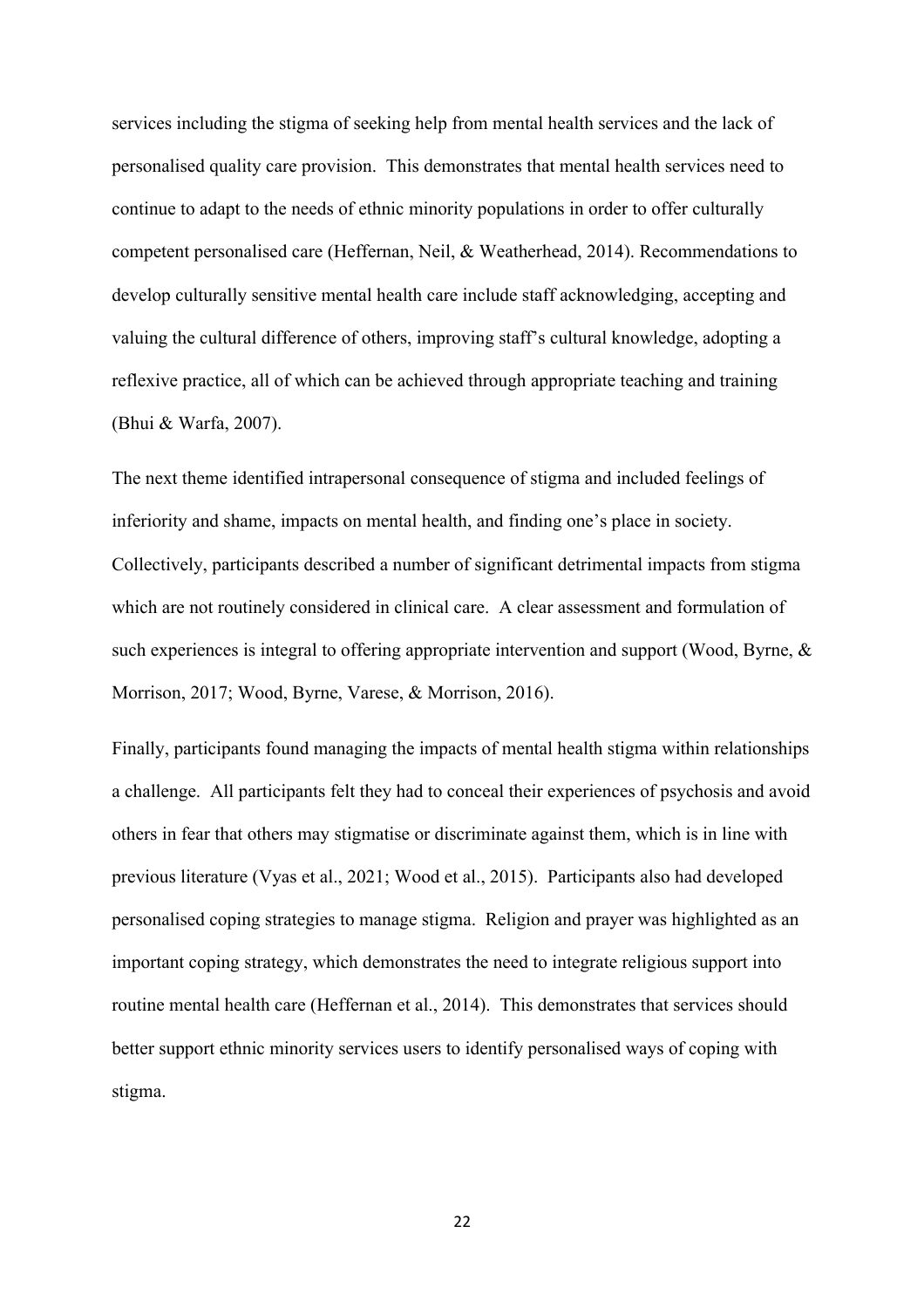A strength of the study was that it interviewed ethnic minority service user's about their experiences of stigma relating to their experiences of psychosis. There has only been one other relevant study which focused specifically on second generation south Asian populations (Vyas et al., 2021). However, the main limitation was that it looked at ethnic minority experiences broadly and therefore may have missed the nuanced experiences of service users from different cultural backgrounds. Another limitation was the use of the SIMS semistructured interview measure. Although, it has been identified as a reliable and valid measure of stigma in psychosis, it was not designed for the specific aims of this study (L. Wood, E. Burke, et al., 2016). The data was initially conducted for the purposes of the measure validation and although relevant follow-up questions were asked, it was not possible to ask participants in detail about factors which deviated significantly from the interview schedule. Therefore, it was not designed to specifically to interview ethnic minority service users about their experiences of stigma. A further limitation was the recruitment of psychiatric inpatients to complete the interviews. A number of confounding factors potentially impacted on the quality of interview data gathered including a noisy and chaotic environment, participants being quite heavily medicated, memory and attention difficulties, and some participants actively experiencing psychosis and thought disorder. This may be reflected in the relatively short interview length which is lower than recommended semi-structured interview times (Creswell, 2009). Nevertheless, this is a relatively under-researched population and therefore it is essential to gather their perspectives.

In conclusion, people who experience psychosis who are also from an ethnic minority background are subject to experiences of stigma and discrimination. Mental health services need to adapt in order to meet the needs of this population, particularly focusing on offering holistic models of care, and assessing and support them with multiple stigmas.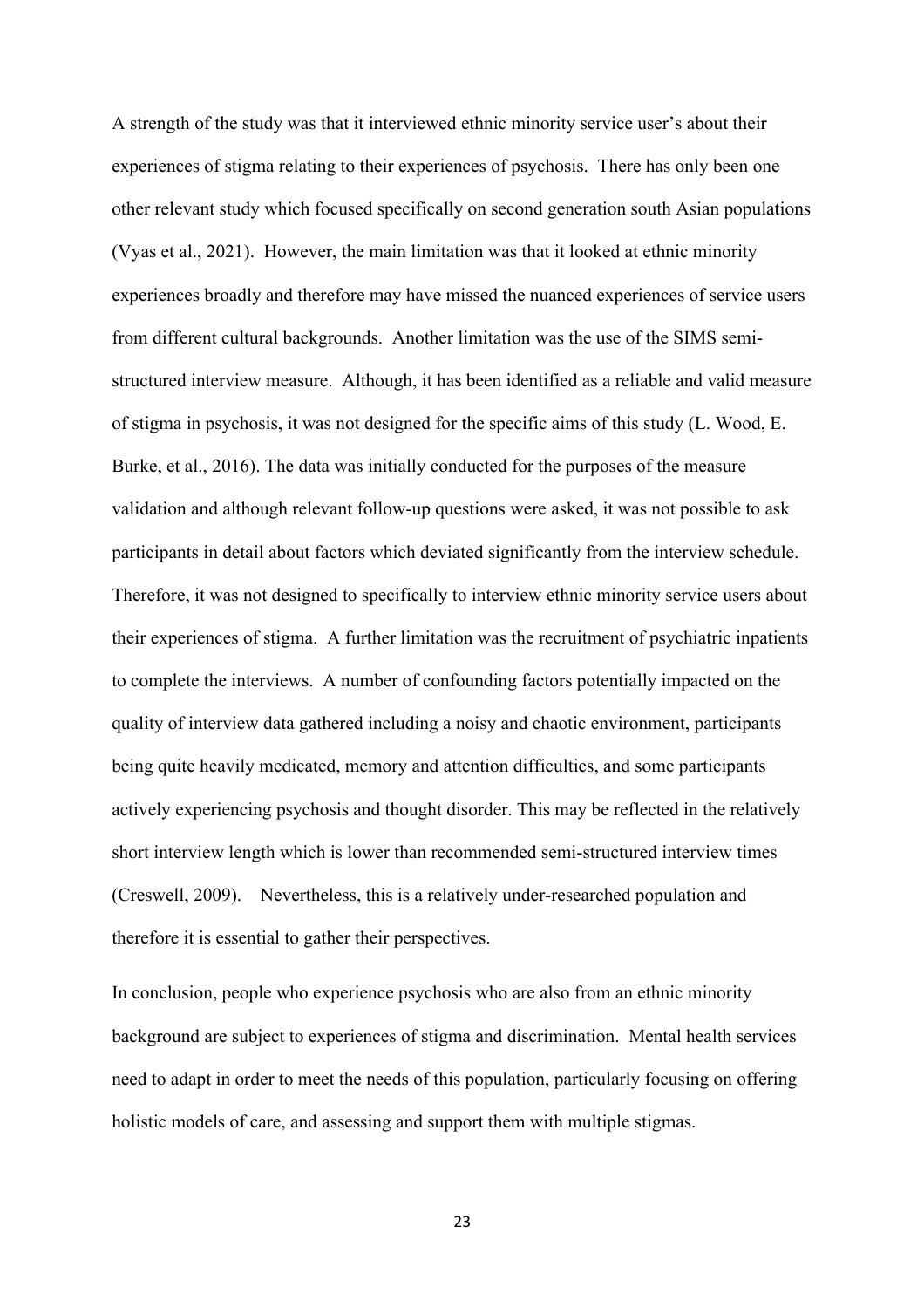## **References**

- Angermeyer, M. C., & Dietrich, S. (2006). Public beliefs about and attitudes towards people with mental illness: a review of population studies. *Acta Psychiatria Scandanavica, 113*, 163-179.
- Bhui, K., & Warfa, N. (2007). Cultural competence in mental health care: a review of model evaluations. *BMC Health Services Research, 7*(15), 23- 28.
- Burke, E., Wood, L., Zabel, E., Clark, A., & Morrison, A. (2016). Stigma in psychosis; a qualitative analysis of service users' perspectives using a semi-structured interview measure of stigma. *Psychosis: Psychological, social and integrative approaches*.
- Byrne, P. (2000). Stigma of mental illness and ways of diminishing it. *British Journal of Psychiatry: Advances, 6*(1), 65-72.
- Chakraborty, A. T., McKenzie, K. J., Hajat, S., & Stansfeld, S. A. (2010). Racism, mental illness and social support in the UK. . *Social Psychiatry and Psychiatric Epidemiology, 45*(12), 1115- 1124.
- Corrigan, P. W., & Shapiro, J. R. (2010). Measuring the impact of programs that challenge the public stigma of mental illness. *Clinical Psychology Review, 30*(8), 907-922.
- Creswell, J. W. (2009). *Research Design: Qualitative, Quantitative, and Mixed Methods*. UK: Sage Publications.
- Crisp, A. H., Gelder, M. G., Goddard, E., & Meltzer, H. (2005). Stigmatizaiton of people with mental illnesses: a follow-up study within the Changing Minds Campaign of the Royal College of Psychiatrists. *World Psychiatry, 4*(2), 106 - 113.
- Edge, D., Degnan, A., Cotterill, S., Berry, K., Baker, J., Drake, R., & Abel, K. (2018). Culturally adapted Family Intervention (CaFI) for African-Caribbean people diagnosed with schizophrenia and their families: a mixed-methods feasibility study of development, implementation and acceptability. *Health Services Delivery Research, 6*. doi:https://doi.org/10.3310/hsdr06320
- Fernando, S. (2003). *Cultural diversity, mental health and psychiatry. The struggle against racism*. Hove, England: Brunner-Routledge.
- Halvorsrud, K., Nazroo, J., Otis, M., Hajdukova, E., & Bhui, K. (2018). Ethnic inequalities and pathways to care in psychosis in England: a systematic review and meta-analysis. *BMC Medicine, 16*, 1- 17.
- Heffernan, S., Neil, S., & Weatherhead, S. (2014). Religion in inpatient mental health: a narrative review. *Mental Health Review Journal, 19*(4), 221 - 236.
- Islam, Z., Rabiee, F., & Singh, S. P. (2015). Back and Mintory Ethnic Groups' perception and experience of early intervention in psychosis services in the United Kingdom. *Journal of Cross-Cultural Psychology*(1-17).
- Karlsen, S., Nazroo, J. Y., McKenzie, K., Bhui, K., & Weich, S. (2005). Racism, psychosis and common mental disorder among ethnic minority groups in England. *Psychological Medicine, 35*(1795- 1803).
- Kirkbride, J. B., Errazuriz, A., Croudace, T. J., Morgan, C., Jackson, D., Boydell, J., . . . Jones, P. (2012). Incidence of Schizophrenia and Other Psychoses in England, 1950–2009: A Systematic Review and Meta-Analyses. *PloS One, http://dx.doi.org/10.1371/journal.pone.0031660*
- LeBel, T. (2008). Perceptions of and responses to stigma. *Sociology Compass, 2*, 409.
- Link, B. G., Struening, E. L., Neese-Todd, S., Asmussen, S., & Phelan, J. C. (2001). Stigma as a barrier to recovery: the consequences of stigma for the self-esteem of people with mental illness. *Psychiatric Services, 52*, 1621 - 1626.
- Livingston, J. D., & Boyd, J. E. (2010). Correlates and consequences of internalized stigma for people living with mental illness: A systematic review and meta-analysis. *Social Science and Medicine, 71*(12), 2150-2161. Retrieved from http://www.sciencedirect.com/science/article/pii/S0277953610006945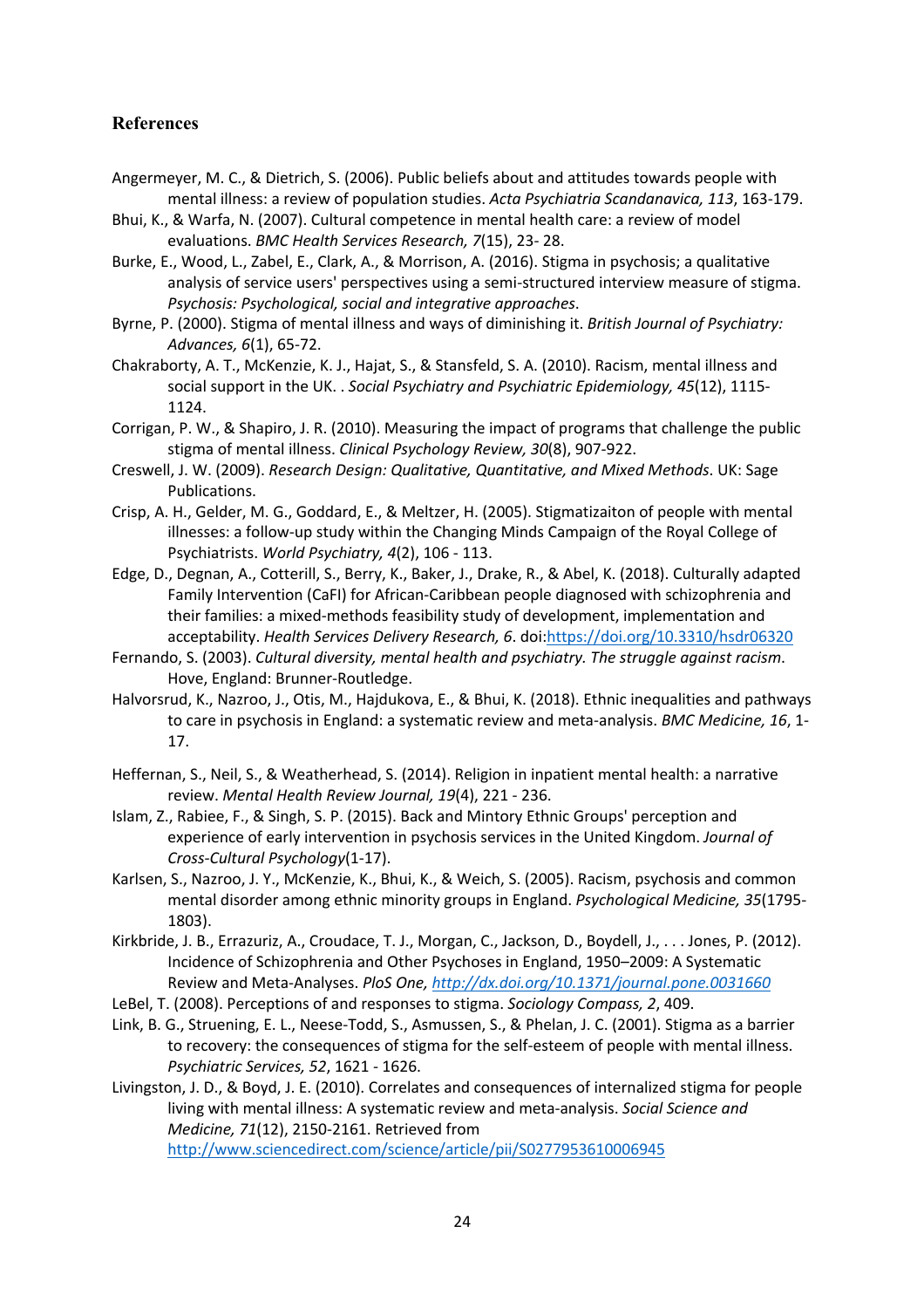- Lundberg, B., Hansson, L., Wentz, E., & Bjorkman, T. (2008). Stigma,discrimination, empowerment and social networks: a preliminary investigation of the influence on subjective quality of life in a Swedish sample. *International Journal of Social Psychiatry, 54*, 47-55.
- Mantovani, N., Pizzolati, M., & Edge, D. (2016). Exploring the relationship between stigma and helpseeking for mental illness in African-descended faith communities in the UK. *Health Expectations, DOI: 10.1111/hex.12464*.

NHS Digital. (2020). *Mental health Act Statistics 2019 - 2020*. London: NHS Digital.

- Pyle, M., & Morrison, A. (2013). "It's just a very taboo and secretive kind of thing": making sense of living with stigma and discrimination from accounts of people with psychosis. *Psychosis: Psychological, social and integrative approaches, DOI:10.1080/17522439.2013.834458*.
- QSR. (2016). *NVivo qualitative data analysis software: version 11*: QSR International Pty Ltd.
- Schock-Giordano, A. M. (2013). Ethnic Families and Mental Health: Application of the ABC-X Model of Family Stress. *Sage Open, 1-3*. doi:DOI: 10.1177/2158244013478015
- Sharpley, M., Hutchinson, G., Murray, R. M., & McKenzie, K. (2001). Understanding the excess of psychosis among the African-Caribbean population in England: review of current hypotheses. *British Journal of Psychiatry, 178*(40), 60-68.
- The Schizophrenia Commission. (2012). *The Abandoned Illness: A report by the Schizophrenia Commission*. London: Rethink Mental Illness.
- Thonon, B., & Laroi, F. (2016). What predicts stigmatisation about schizophrenia? Results from a general population survey examining its underlying cognitive, affective and behavioural factors. *Psychosis: Psychological, social and integrative approaches*(doi:10.1080/17522439.2016.1229361 ).
- Time to Change. (2014). *Black and Minority Ethic communities faced with double the levels of discrimination*. London: Time to Change.
- Tong, A., Sainsbury, P., & Craig, P. (2007). Consolidated criteria for reporting qualitative research (COREQ): a 32-item checklist for interviews and focus groups. *International Journal for Quality in Health Care, 6*, 349 - 357.
- Vyas, A., Wood, L., & McPherson, S. (2021). A qualitative exploration of stigma experiences of second-generation British South-Asian people using an early intervention in psychosis service. *Psychosis: Psychological, social and integrative approaches*. doi:https://doi.org/10.1080/17522439.2021.1897654
- Williams, D. R., & Williams-Morris, R. (2000). Racism and mental health: The African American experience. *Ethnicity and Health, 5*(3-4), 243-268.
- Wood, L., Birtel, M., Alsawy, S., Pyle, M., & Morrison, A. (2014). Public perceptions of stigma towards people with schizophrenia, depression, and anxiety. *Psychiatry Research, 220*(1), 604-608.
- Wood, L., Burke, E., Byrne, R., Enache, G., & Morrison, A. (2016). Semi-structured Interview Measure of Stigma (SIMS) in psychosis: Assessment of psychometric properties. *Schizophrenia Research, 176*(2-3), 398 - 403.
- Wood, L., Burke, E., Byrne, R., Pyle, M., Chapman, N., & Morrison, A. (2015). Stigma in psychosis: A thematic synthesis of current qualitative evidence. *Psychosis: Psychological, social and integrative approaches, 7*(2), 152-165.
- Wood, L., Byrne, R., Enache, G., & Morrison, A. (2016). Acute inpatients experiences of stigma from psychosis: A qualitative exploration. *Stigma & Health, http://dx.doi.org/10.1037/sah0000063* doi:http://dx.doi.org/10.1037/sah0000063
- Wood, L., Byrne, R., & Morrison, A. (2017). An integrative cognitive model of internalised stigma in psychosis. *Behaviour and Cognitive Psychotherapy, 10*, 1-16.
- Wood, L., Byrne, R., Varese, F., & Morrison, A. (2016). Psychosocial interventions for internalised stigma in psychosis: a systematic narrative synthesis and meta-analysis. *Schizophrenia Research, 176*(2-3), 291-303.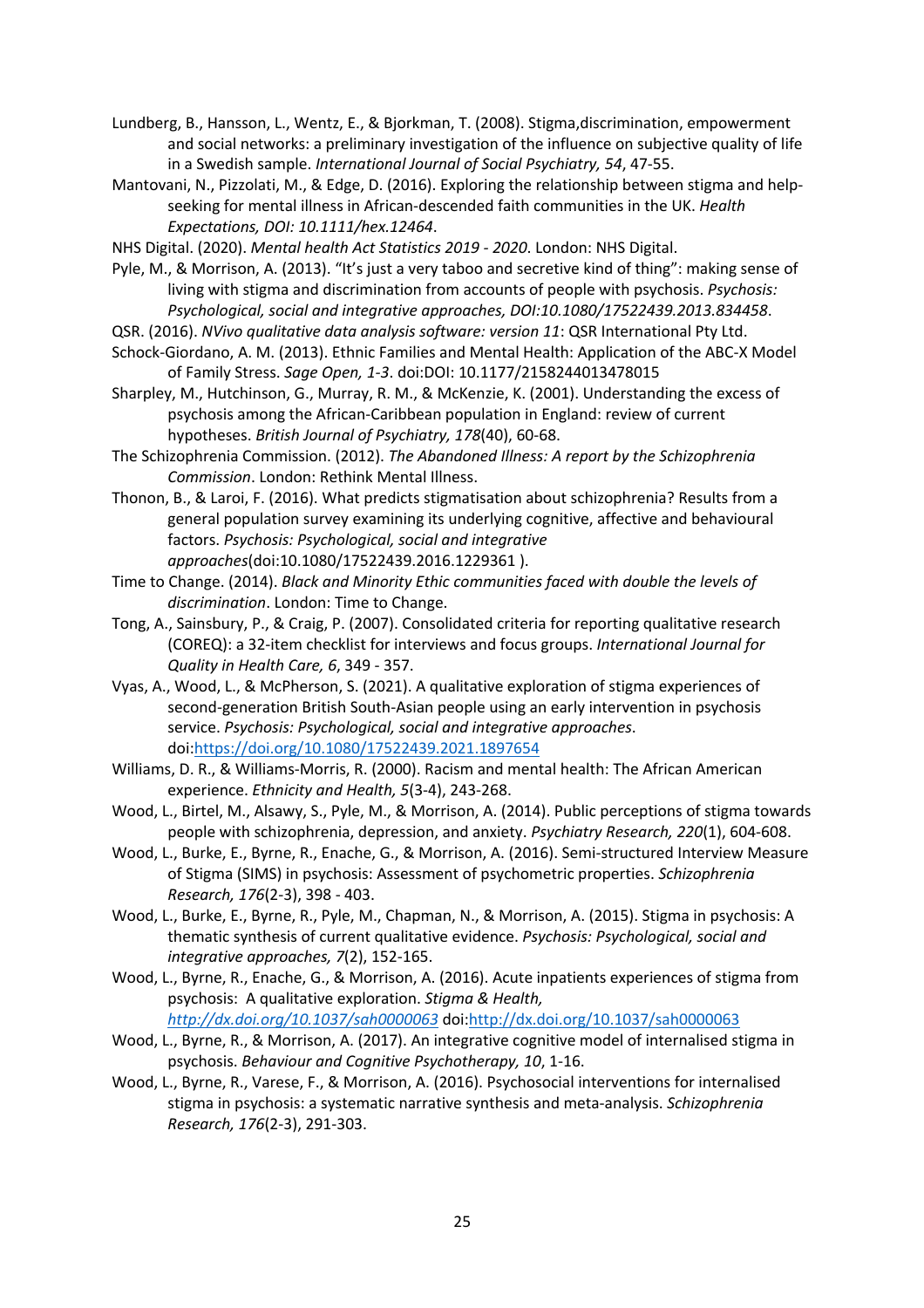# **Table 1 – SIMS interview questions**

| 1.  | What does stigma mean to you?                                                    |
|-----|----------------------------------------------------------------------------------|
| 2.  | How do you think a person with psychosis is viewed by society? Prompt. Inpatient |
|     | experience                                                                       |
| 3.  | Have you had any direct experiences of stigma because you have experienced       |
|     | psychosis? What are they? Prompt. Inpatient experience.                          |
| 4.  | How do others' views about psychosis and/or your experience of stigma make you   |
|     | feel about yourself?                                                             |
| 5.  | Have you experienced difficult emotions as a result of stigma? What?             |
| 6.  | Has stigma impacted on your daily life? How? Prompt. Inpatient experience.       |
| 7.  | Has stigma affected your relationship with others? How? Prompt Inpatient         |
| 8.  | experience.                                                                      |
| 9.  | Has stigma impacted upon your experiences of psychosis?                          |
|     | Has stigma affected you accessing mental health services/treatment? How? Prompt. |
| 10. | Inpatient Experience.                                                            |
|     | Has stigma had any positive impacts on your day to day life? Prompt Inpatient    |
| 11. | Experience.                                                                      |
|     | Has stigma impacted on your recovery? Prompt. Inpatient Experience.              |
|     |                                                                                  |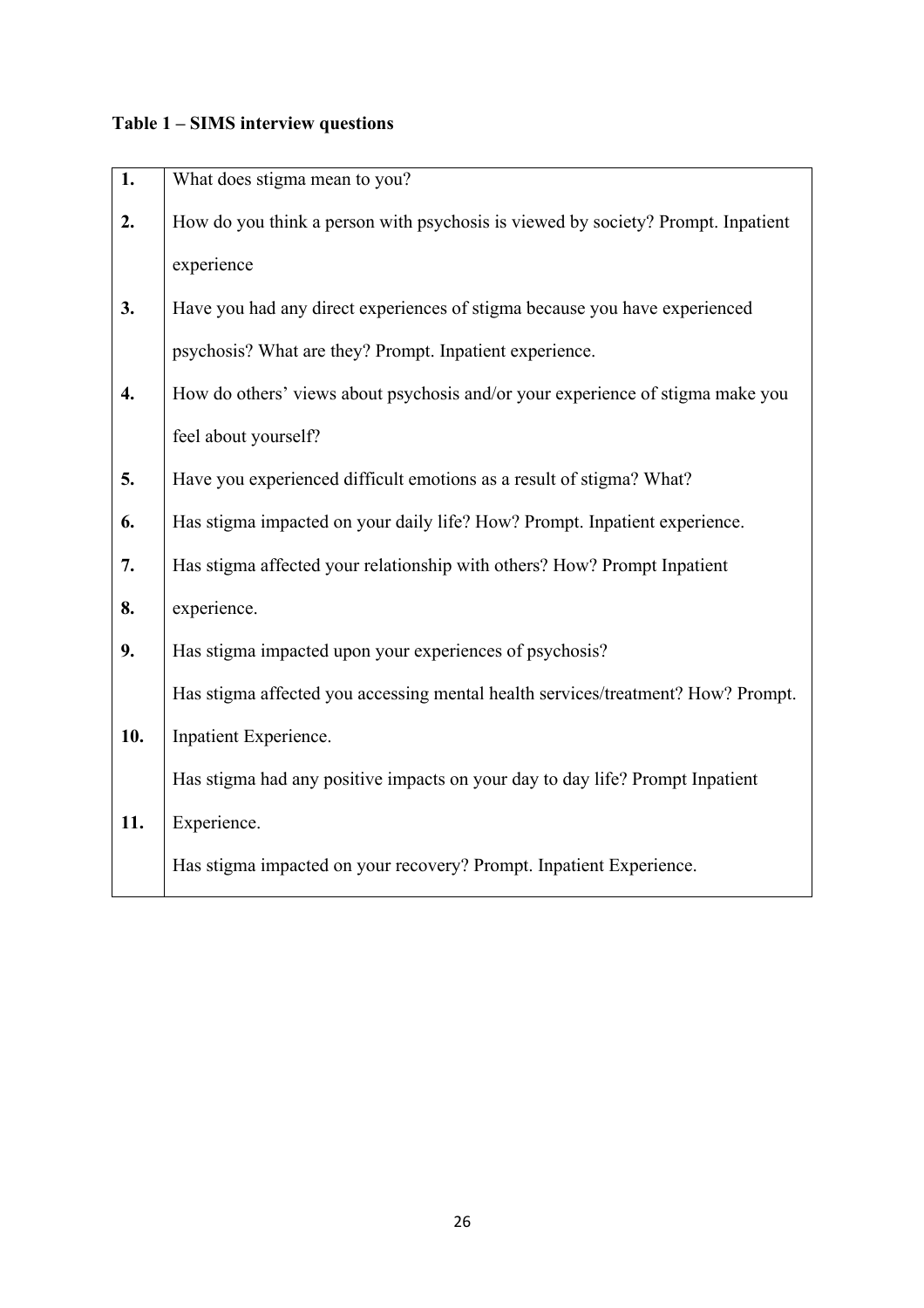# **Table 2 – Sample demographics**

| Demographic                                 | Mean                              | Range          |
|---------------------------------------------|-----------------------------------|----------------|
| Age                                         | 33.90                             | $21 - 54$      |
| <b>Hospital Admissions</b>                  | 3.85                              | $1 - 15$       |
| <b>Length of contact with Mental Health</b> | 7.57                              | $1 - 24$       |
| <b>Services (years)</b>                     |                                   |                |
|                                             | Category                          | $\mathbf N$    |
| Gender                                      | Male                              | 16             |
|                                             | Female                            | 5              |
| <b>Employment status</b>                    | Employed                          | 5              |
|                                             | Unemployed                        | 14             |
|                                             | Student                           | $\overline{2}$ |
| <b>Ethnicity</b>                            | Asian                             | 8              |
|                                             | <b>Black heritage</b>             | $\tau$         |
|                                             | Mixed heritage                    | $\overline{4}$ |
|                                             | Other                             | $\overline{2}$ |
| <b>Education level</b>                      | Secondary                         | 6              |
|                                             | Further                           | 6              |
|                                             | Higher                            | 9              |
| <b>Marital status</b>                       | Single                            | 18             |
|                                             | Married                           | $\overline{2}$ |
|                                             | Separated                         | $\mathbf{1}$   |
| <b>Diagnosis</b>                            | Schizophrenia                     | 12             |
|                                             | Psychotic episode                 | $\tau$         |
|                                             | <b>Bipolar Affective Disorder</b> | $\overline{2}$ |
|                                             | with psychosis                    |                |